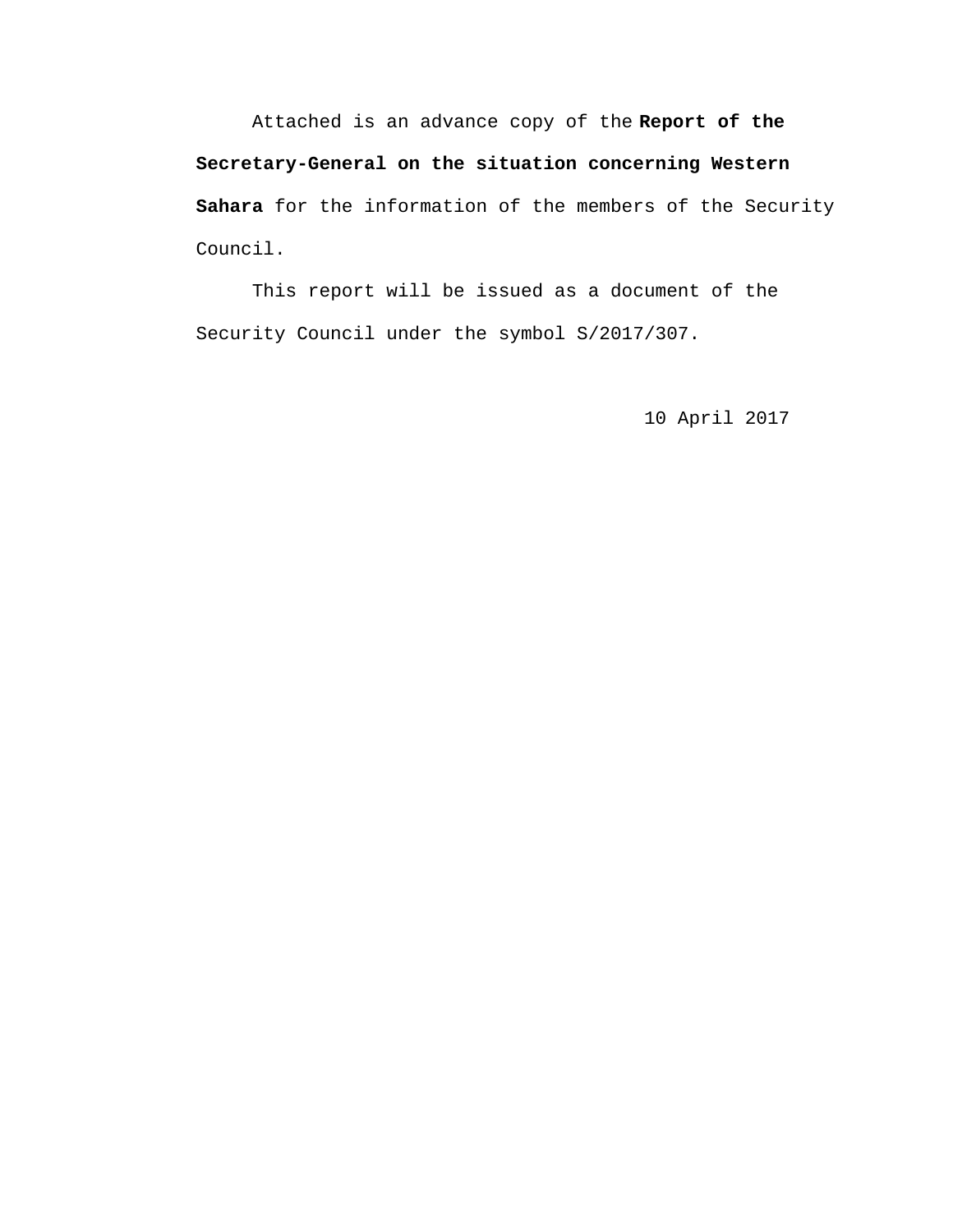## **Report of the Secretary-General on the situation concerning Western Sahara**

### **I. Introduction**

1. The present report is submitted pursuant to Security Council resolution 2285 (2016), by which the Council extended the mandate of the United Nations Mission for the Referendum in Western Sahara (MINURSO) until 30 April 2017 and requested me to provide a report to it on the situation in Western Sahara. It covers developments since the last report dated 19 April 2016 [\(S/2016/355\\*\)](http://undocs.org/S/2015/246) and describes the situation on the ground, the status and progress of the political negotiations on Western Sahara, the implementation of resolution 2285 (2016), the existing challenges to the Mission's operations and steps taken to address them.

## **II. Recent developments**

2. On 14 August 2016, Morocco began clearing an area inside the Buffer Strip below Guerguerat, in the south of the Territory, and paving a desert track linking its position at the berm and the Mauritanian border post 3.8 kilometres to the south. MINURSO received no advance notification of the activity. On 18 August, Morocco's Coordinator with MINURSO sent a letter to the Special Representative and Head of Mission confirming the clearance activities underway in the Guerguerat area had started on 14 August and were being conducted by elements of the Royal Moroccan Gendarmerie and custom officers, without the intervention of Royal Moroccan Army personnel.

3. On 15 August 2016, Frente Polisario deployed armed personnel to a position immediately beyond the southernmost reach of the road construction to stop the Moroccan works from moving forward. These personnel were replaced on 29 August by armed elements from what the Frente Polisario has described as its 'National Gendarmerie', and behind it in the Buffer Strip a fully armed protection rear guard was positioned. On 16 August, MINURSO started sending regular ground patrols and aerial reconnaissance over Guerguerat. On 28 August the Mission deployed a static team of military observers between the Moroccan and Frente Polisario positions along the road during daylight hours and conveyed to the parties its readiness to maintain a night presence if requested and should the requisite conditions be created, including standing up a team site.

4. Frente Polisario insists that the presence of its armed elements in and near Guerguerat was established in self-defence against Morocco's attempt to change the status quo by paving the desert track and has argued repeatedly that the potentially explosive situation requires a solution beyond the "mere recording of violations" of Military Agreement No.1. Frente Polisario further maintains that Morocco's activities in the Buffer Strip constitute a violation of both Military Agreement No.1, which *inter alia* prohibits the entry of military personnel or equipment by ground or air and the firing of weapons in or over the area, and of the 1991 ceasefire. It centers its argument on Moroccan law, stating that the Royal Gendarmerie is an integral

<sup>\*</sup> Reissued for technical reasons on 27 April 2016.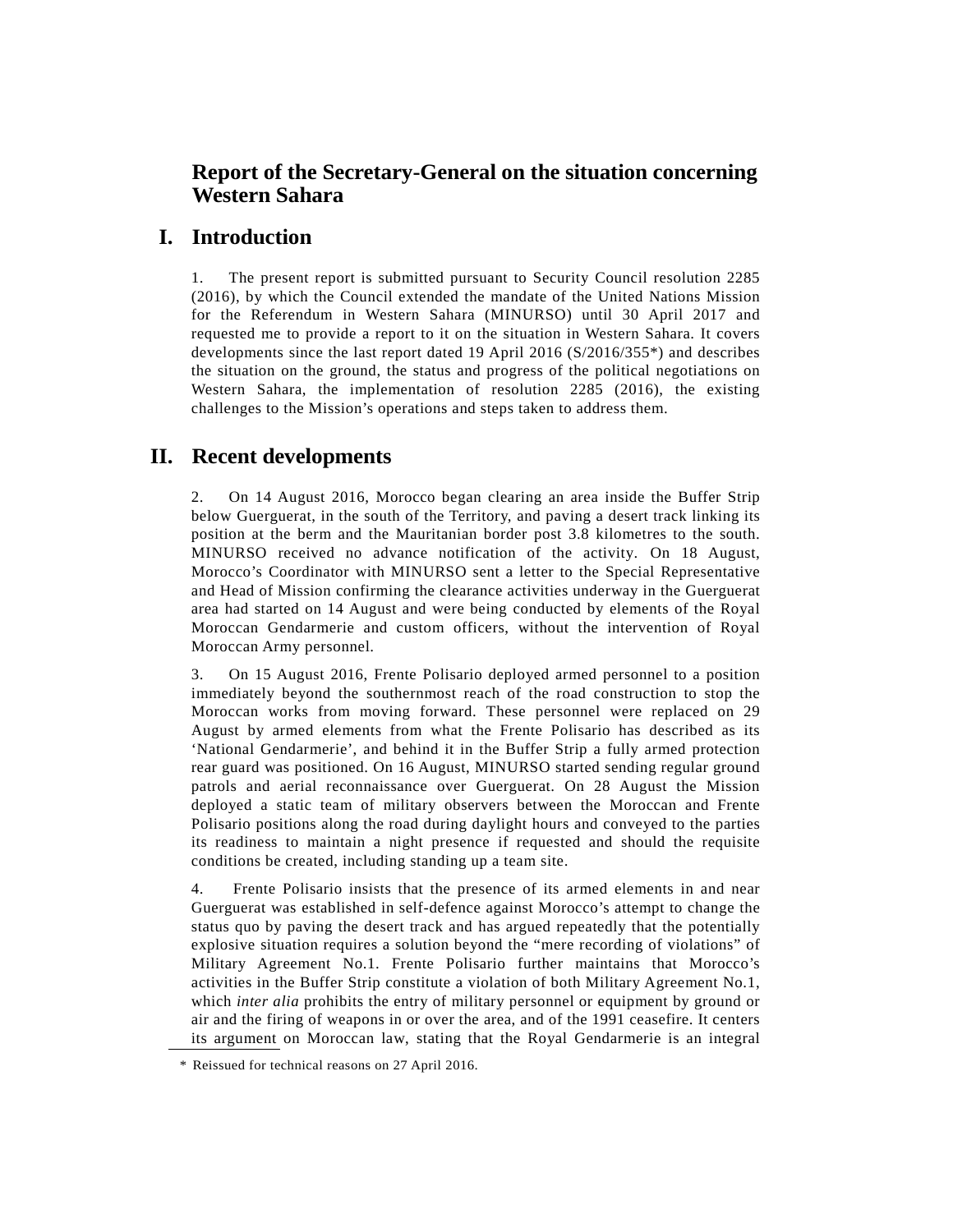part of the Royal Moroccan Army and has military status. Frente Polisario also argues that, when the ceasefire came into effect in 1991, there was neither an opening in the berm nor civilian traffic between the berm and the Mauritanian border in Guerguerat, and that today's traffic therefore violates the status of the Territory and of the ceasefire, since it changes the status quo of the Buffer Strip.

5. In its contacts with MINURSO and the Secretariat, Morocco has strongly objected to the accusations that it violated Military Agreement No.1, which does not prohibit civilian activities. It insists that its clearing and paving actions were an exclusively civilian operation undertaken by a civilian contractor and its Royal Gendarmerie and customs services to counter illicit activities and facilitate road transport between Morocco and Mauritania and beyond and that no Royal Moroccan Army personnel crossed the berm. Morocco also insists that the presence of Frente Polisario inside the Buffer Strip, the hoisting of flags of the "Sahrawi Arab Democratic Republic", the erection of what it terms to be prohibited structures, and the impediments to the transit of civilian vehicles are violations of Military Agreement No.1 and an unacceptable challenge to the authority of the United Nations and MINURSO. It has repeatedly informed MINURSO and the Secretariat that it cannot be expected to refrain from reacting to the situation indefinitely.

6. On 25 August 2016, MINURSO wrote to both parties, urging them to refrain from conducting any activity inside the Buffer Strip. On 28 August, my predecessor released a statement calling on both parties to suspend any action that altered the status quo and appealing to them to withdraw all armed elements to prevent any further escalation. He also called on the parties to permit MINURSO to pursue discussions with them to reach a resolution, stressing the need to adhere to their obligations under the ceasefire and to respect its letter and spirit.

7. In early September 2016, Moroccan engineers completed paving the road up to the position of the Royal Gendarmerie, which was approximately 120 metres from the position of the Frente Polisario's "National Gendarmerie".

8. The Under-Secretary-General for Peacekeeping Operations visited Rabat, Laayoune and Rabouni from 21 to 24 October 2016 and conducted an aerial reconnaissance over Guerguerat. He reiterated my predecessor's call for both sides' full withdrawal and received the parties' assurances of their intention to avoid escalation and their commitment that neither would provoke a return to hostilities.

9. Furthermore, in December 2016, Frente Polisario military elements were reported in the media to have reached the coastline along the Cape Nouadhibou peninsula south of Guerguerat, hoisting the flag of the "Sahrawi Arab Democratic Republic" in the presence of the Frente Polisario Secretary-General. Although MINURSO's repeated aerial reconnaissance flights along the peninsula did not detect any human presence, two flags were spotted. The Frente Polisario leadership also confirmed to MINURSO that a number of its elements had "reached the Atlantic coastline" but provided no further details.

10. Frente Polisario established additional positions manned by military elements in the Buffer Strip along the protection rear guard. These personnel established several structures south of the Gendarmerie line, within a radius of 2 kilometres, consisting of small dry-wall constructions, some of which had roofs and were the height of a person. MINURSO observed flags or insignia of "the Sahrawi Arab Democratic Republic" in at least three of these locations, as well as tents. Morocco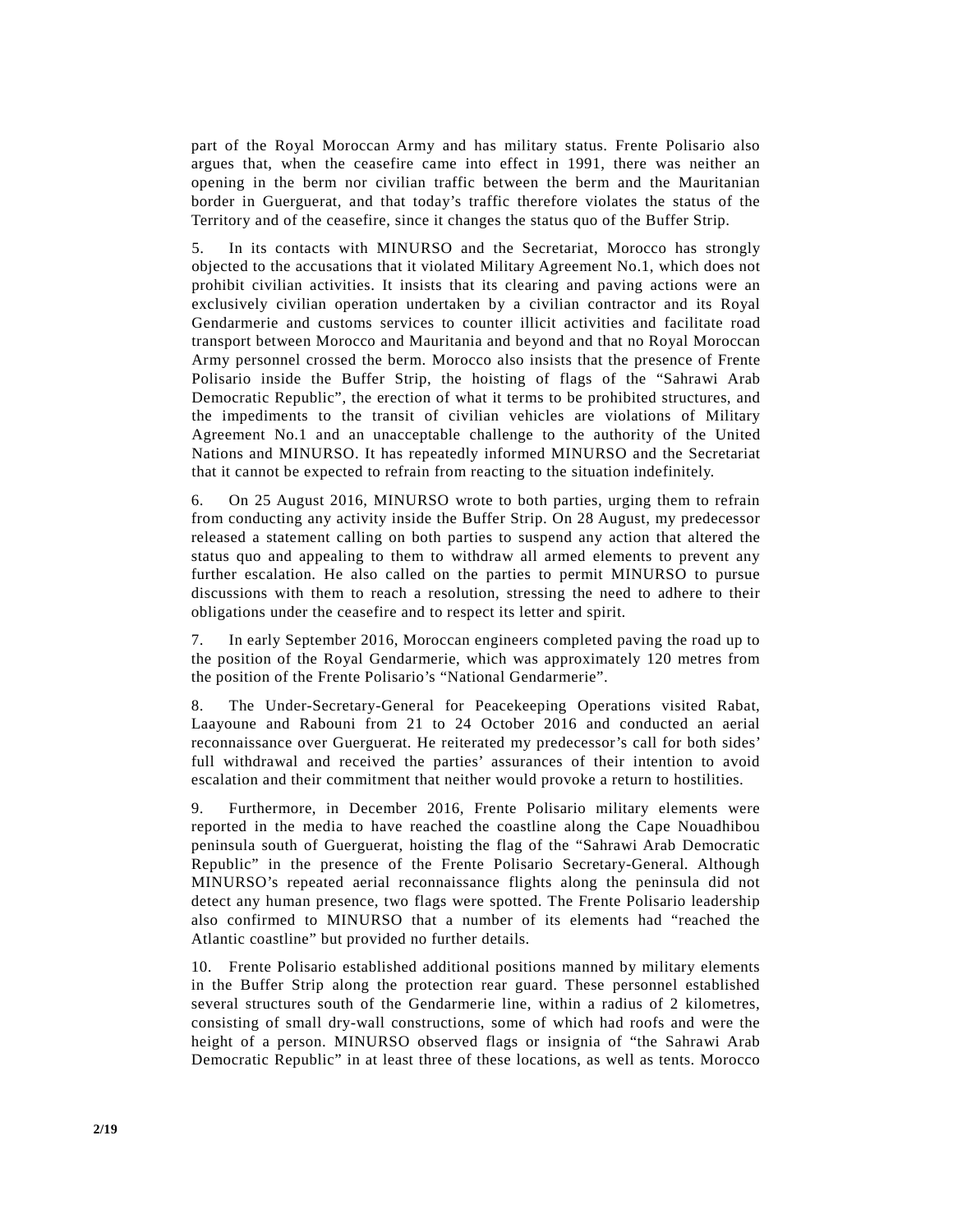submitted numerous complaints to the Secretariat and MINURSO opposing these activities, describing them as "unacceptable provocations".

11. Tensions continued to rise until they reached a peak in mid-February, when Frente Polisario started impeding the movement through Guerguerat of civilian and commercial vehicles displaying Moroccan insignia and maps showing Western Sahara to be part of Morocco, citing the latter in particular as a deliberate provocation. On several occasions, MINURSO observed damage caused to some vehicles whose drivers ignored Frente Polisario's request to stop at their position or who stopped but were obliged to remove Moroccan insignia. Such damage included windows broken by stones thrown by Frente Polisario elements or scratches to the paintwork during removal of the insignia. Morocco vigorously protested these incidents, requesting MINURSO to intervene.

12. On 25 February 2017, I issued a statement strongly urging Morocco and Frente Polisario to unconditionally withdraw all armed elements from the Buffer Strip near Guerguerat, to adhere to the letter and spirit of their obligations under the ceasefire agreement, and to refrain from obstructing regular commercial traffic. On 26 February 2017, Morocco announced its unilateral withdrawal from the Buffer Strip so as "to immediately apply and respect the request made by the United Nations Secretary-General". Initially, Morocco indicated that removing the Royal Gendarmerie from the Buffer Strip would be contingent on a full removal of the Frente Polisario's presence and constructions and completion of the road works to the Mauritanian border. The same day, Frente Polisario issued a statement sharing my concerns over the situation in Guerguerat, but arguing that the situation is not an isolated fact and that the crisis can therefore be overcome only by taking the "decolonization process" for Western Sahara into account, thus opening the way to its withdrawal. The Frente Polisario also placed conditions on its withdrawal from the Buffer Strip, including a full Moroccan withdrawal from the area, as well as demonstrable progress in the negotiating process and on broader issues, such as Morocco's respect for MINURSO's status, privileges and immunities (see below, paragraph 58), and MINURSO's return to full functionality.

13. All construction by Frente Polisario has now ceased. However, the impediments to the movement of vehicles carrying Moroccan insignia and maps continue. Meanwhile, MINURSO has maintained its temporary presence in the area during daylight hours and stands ready to establish a longer-term presence should the requisite conditions be created.

14. Meanwhile, MINURSO was unable to restore full functionality within the 90 day timeframe that the Security Council had stipulated in resolution 2285 (2016). On 12 June 2016, an agreement was reached with the Government of Morocco on the return of 25 of the expelled international staff, who then redeployed to the Mission. Numerous consultations have been undertaken with the Government of Morocco on the return of the remaining affected staff. In March 2017, the Secretariat initiated steps to address the status of those staff members who remained affected. However, on 4 and 5 April, the Permanent Representative of Morocco conveyed, in separate meetings, to my Under-Secretaries-General for Political Affairs and Peacekeeping Operations his authorities' readiness to accept the immediate return of all 17 MINURSO staff who have been unable to return to their duty station since March 2016.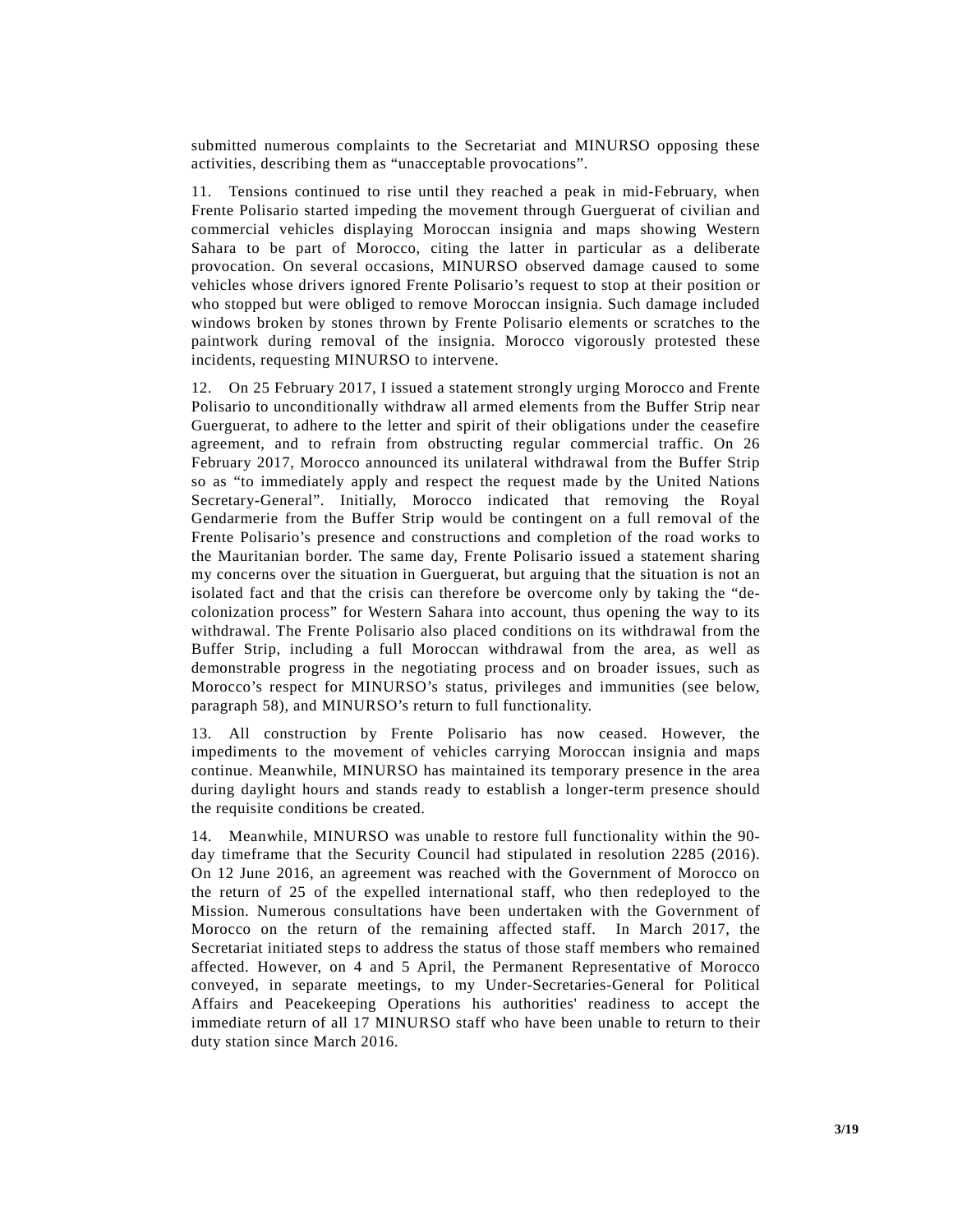15. A Mission Support Review (MSR) took place in MINURSO in late 2016 to ensure that its support structure is aligned to effectively implement the mandate by identifying ways to streamline the Mission's work processes, rationalize staffing levels and deliver services more efficiently.

16. Overall, the MSR provided guidelines for critical actions to enhance the Mission support component's robustness and agility, including restructuring Mission Support, to include supply chain and service delivery and moving certain nonlocation specific posts to Entebbe and Brindisi.

17. A Military Capability Study, finalised in March 2017, noted that the Mission's security posture and capacity need to be improved to best respond to the evolving security challenges. In particular, upgrading security infrastructure at Team Sites was identified as a priority, along with the augmentation of existing aviation capacity to ensure the Mission is able to complete mandated observation tasks in areas of increased threat. The adoption of adjusted patrolling and support tasks was also noted as a positive step, while requiring regular review to ensure mandate delivery and security. The lack of full functionality has been seen to impede the military activities of the Mission due to the increased demands placed on military observers to perform a variety of support tasks.

18. On 7 October 2016, general elections were held in Morocco and in that part of Western Sahara under Moroccan control, insofar as MINURSO could ascertain, without incident. In a letter to my predecessor dated 24 September 2016, the Secretary-General of Frente Polisario denounced Morocco's conduct of these elections within Western Sahara, calling them an "illegal and provocative act given its status as a non-self-governing territory".

19. On 6 November 2016, King Mohammed VI delivered an address to mark the 41st anniversary of the 'Green March", focussing on Morocco's application to rejoin the African Union. Regarding Western Sahara, the King stated that Morocco's "southern provinces" are strong "thanks to their populations' commitment to their Moroccan nationality and to the nation's political system". The address also praised "the specific development model and projects launched in the region", and the potential for Western Sahara "to become an integrated development hub, at both regional and continental levels, and a platform for economic cooperation between Morocco and Africa". He also indicated that "Morocco will remain open and ever ready to engage in constructive dialogue in order to find a final political settlement". Frente Polisario issued a statement strongly criticizing the substance of the King's speech and calling its delivery in Dakar a reflection of "its expansionist policy against neighbours" and "a deliberate offense against Africa and its continental organization".

20. In the refugee camps near Tindouf, Algeria, public life and social activities were conducted peacefully and in a relatively calm atmosphere.

21. On 31 May 2016, the Secretary-General of Frente Polisario, Mohammed Abdelaziz, passed away. An Extraordinary Congress of Frente Polisario was held on 8 and 9 July and, upon nomination by the Frente Polisario National Secretariat, elected Brahim Ghali ashis successor.

## **III. Political activities**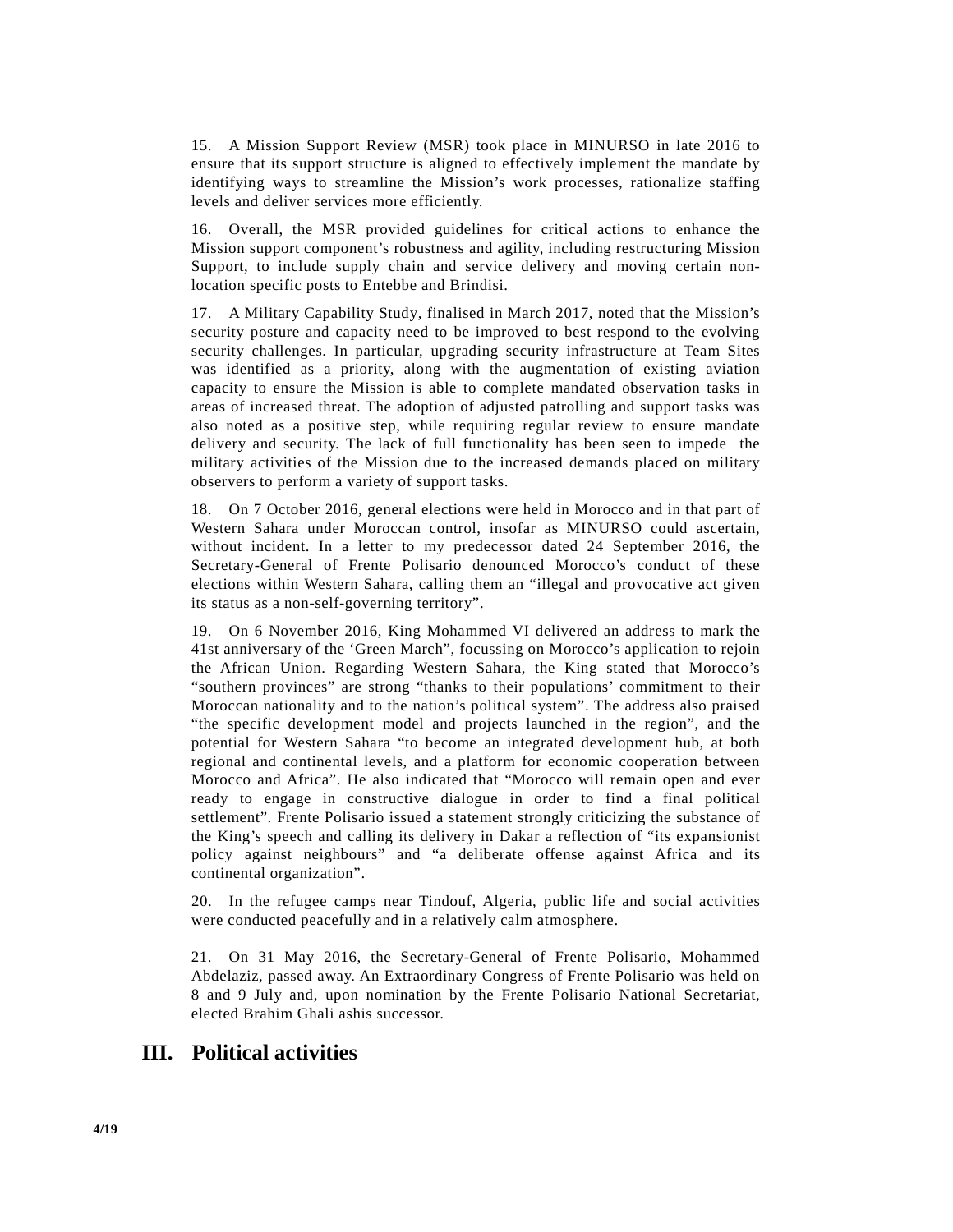22. Following the last report of 19 April 2016 (S/2016/355), both parties expressed criticism of certain of its aspects. In a letter to the Personal Envoy dated 23 April 2016, Frente Polisario's representative in New York stated that "the Polisario is and will remain attached to the referendum of self-determination". In a letter to my predecessor dated 24 April 2016, Morocco's Permanent Representative criticized the report as unbalanced in its presentation of the facts and the positions of the various stakeholders.

23. The Personal Envoy began in June to consult both parties and neighbouring states on a resumption of the negotiating process. Frente Polisario, Algeria and Mauritania were consistently encouraging, while Morocco noted that more time was needed before the atmosphere was conducive to a resumption.

24. The Personal Envoy addressed a letter dated 29 July 2016 to both parties and both neighbouring states formalizing his request and indicating his desire to visit the region before the upcoming General Assembly to review recent developments and their implications, as well as the regional situation. Frente Polisario, Algeria and Mauritania responded that they stood ready to receive him at any time. Morocco replied positively in principle but deferred a concrete response. On 2 September, Morocco's Permanent Representative informed the Personal Envoy that Morocco preferred to receive him after the new Government formed as a result of the 7 October legislative elections was in place.

25. On the margins of the opening session of the  $70<sup>th</sup>$  session of the General Assembly, the Personal Envoy consulted with a wide range of European, African, and Latin American representatives, all of whom expressed strong but general support for the negotiating process. He also met with senior representatives of both parties and both neighbouring states.

26. The Minister-Delegate to the Minister of Foreign Affairs and Cooperation of Morocco, Nasser Bourita, reiterated that his country "remains a defender of, and engaged in, the negotiating process, to which it is committed on the basis of its autonomy initiative". He noted that, for Morocco, the conflict is a regional dispute with Algeria. He also indicated that the Personal Envoy would be welcome to visit Morocco after a new Government was formed and most likely after the conclusion of the COP22 in Marrakesh from 7 to 18 November. A member of Frente Polisario's National Secretariat, Mohammed Salem Ould Salek, expressed regret over the lack of progress in the negotiating process. He emphasized the Frente's eagerness for the process to resume and reiterated its readiness to receive the Personal Envoy. He also described the difficulty that the Frente was facing in maintaining the commitment of Western Saharans to the 1991 ceasefire in the absence of any progress toward the referendum for which the ceasefire had been established.

27. The Minister of State and Minister of Foreign Affairs and International Cooperation of Algeria, Ramtane Lamamra, underscored the importance of reviving the negotiating process, welcomed the Personal Envoy's proposed visit, and stressed that his country would play a positive role in support of the parties once the process was again underway. The Minister of Foreign Affairs and Cooperation of Mauritania, Isselkou Ahmed Izid Bih, likewise welcomed the Personal Envoy's visit and stressed his county's concern over the security situation in the region, including the worrisome developments in the Guerguerat region of Western Sahara, as well as the need to resolve the overall conflict, so as to improve the living conditions of all of North Africa's populations through economic integration.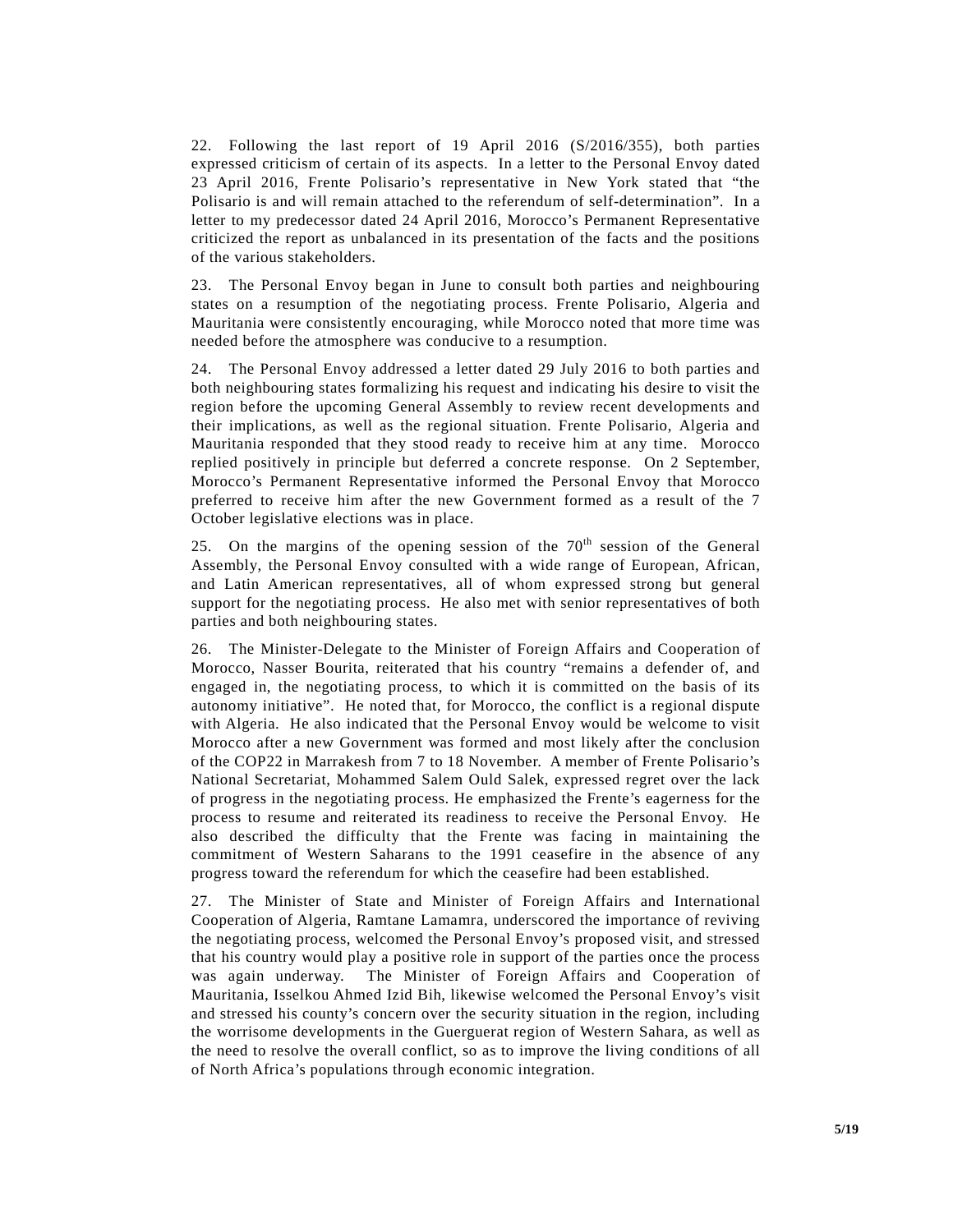28. On 18 October 2016, the Personal Envoy briefed the Security Council, outlining the factors that had prevented progress to date in the negotiating process, including the failure of one or both of the parties to implement the Council's guidance. He encouraged Council members to press both parties to engage in a genuine process of preparing a fifth round of formal negotiations to be held without preconditions and in good faith.

29. On 15 November 2016, my predecessor met with King Mohammed VI on the margins of COP22 and underscored the importance of making progress in the Western Sahara negotiating process, as called for in the relevant Security Council resolutions. The King confirmed Morocco's intention to continue working for a solution within the United Nations framework but added that he could not meet with the Personal Envoy prior to his departure on an extended trip through Africa. A senior member of the Secretariat was told in a subsequent meeting that Morocco would no longer receive the Personal Envoy because of his alleged bias in favour of the Frente Polisario and Algeria.

30. In response to a French invitation, the Personal Envoy visited Paris from 21 to 23 November 2016 to exchange views on the stalemate in the negotiating process and the tense situation in Guerguerat. His interlocutors expressed continued support for United Nations efforts, heightened interest in working for revival of the negotiating process, and a readiness for further dialogue on how best to proceed in light of seven years of deadlock.

31. The Personal Envoy sent me a letter dated 23 January tendering his resignation effective on the date of my choosing. On 24 January 2017, I received a Moroccan emissary who transmitted the King's readiness to work with me seeking a resolution of the Western Sahara dispute and who confirmed that Morocco would no longer receive the Personal Envoy.

32. On 29 January 2017, I met with Algerian Prime Minister Abdelmalek Sellal, Minister of State and Minister of Foreign Affairs and International Cooperation Ramtane Lamamra, and Minister of Maghreb Affairs, the African Union and the Arab League Abdelkader Messahel on the margins of the African Union summit in Addis Ababa. We discussed the situation in Guerguerat as well as the need to resume the negotiating process on Western Sahara. I expressed my understanding of the complexity of the situation and my desire to maintain a frank dialogue with Algeria as I strive to relaunch the negotiating process. The Prime Minister reaffirmed Algeria's readiness to continue working with the United Nations.

33. On 17 March 2017, I received the Secretary-General of Frente Polisario for an introductory meeting that permitted him and his delegation to detail the Frente's position on the entire range of issues that constitute the Western Sahara dossier and to set forth its expectations of the Secretariat and the Security Council. I expressed my concern over the situation in Guerguerat and my disappointment that Frente Polisario had not yet withdrawn from the Buffer Strip in response to my 25 February appeal. I confirmed my earnest intention to work to relaunch negotiating efforts with a new dynamic and a new spirit, but insisted that I needed the parties' help in creating the proper ambience, especially by bringing the tensions in the Guerguerat area to an end.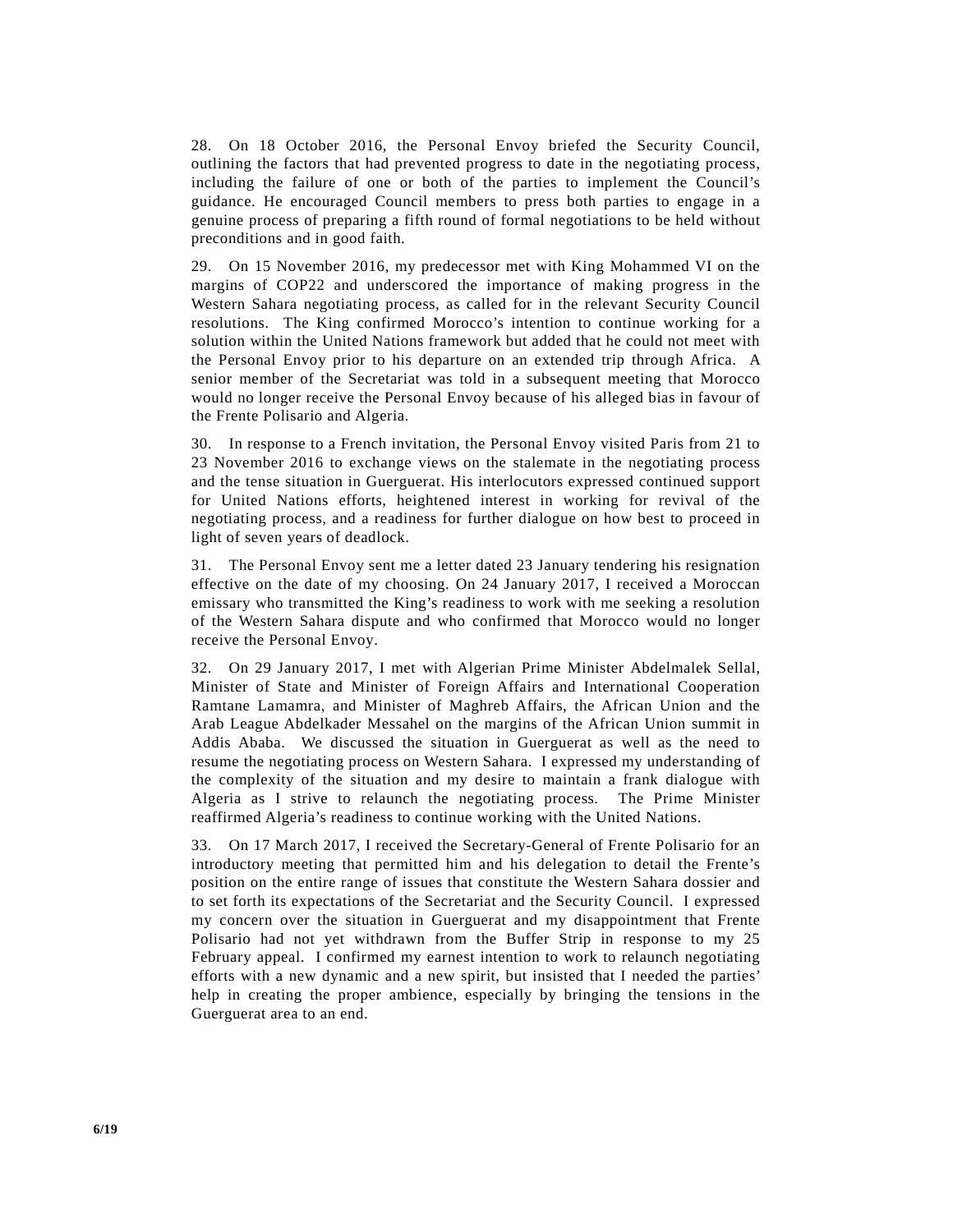# **IV. Activities of MINURSO**

### **A. Operational activities**

34. As at 15 March 2017, the military component of MINURSO consisted of 244 personnel, 11 of whom were female, against the authorized strength of 246. The military component remains deployed at nine team sites and a liaison office in Tindouf, Algeria.

35. From 1 April 2016 to 15 March 2017, MINURSO conducted 7,560 ground patrols covering 10,32,165 kilometres, 427 aerial patrols and visited units of the Royal Moroccan Army and the military forces of Frente Polisario to monitor adherence to the Military Agreement. Seventy special aerial patrols were conducted over Guerguerat and along the Cape Nouadhibou peninsula to monitor developments beginning in August. West of the berm, MINURSO military observers regularly visited 589 units, 38 training areas and 316 observation posts of the Royal Moroccan Army and monitored 399 notified operational activities. East of the berm, the military observers regularly visited 79 units, 11 training areas and 39 observation posts of the Frente Polisario military forces and monitored four notified operational activities. The Royal Moroccan Army complained three times to MINURSO that supporters of Frente Polisario had held demonstrations near the berm, denouncing them as provocations. MINURSO monitored these demonstrations from a distance and did not observe the presence of Frente Polisario military forces among the demonstrators. Local cooperation with MINURSO's team site commanders has been maintained at a generally satisfactory level by both parties.

36. West of the berm, MINURSO recorded four general violations by the Royal Moroccan Army besides the nine long-standing violations indicated in report [S/2015/246,](http://undocs.org/S/2015/246) para. 25. The general violations concerned tactical reinforcements at two strong points and one observation post, as well as failure to notify troop movements to MINURSO on one occasion. MINURSO also recorded a violation by the Royal Moroccan Army in relation to a shooting incident that took place into the Buffer Strip near Mijek on 27 February 2016, leading to one civilian casualty, the review of which could not be completed in time for the previous report (see S/2016/355\*, paragraph 6). The Royal Moroccan Army's second line of defence 15 kilometres from the berm remained operational (see  $S/2016/355^*$ , paragraph 34), which has constituted a major long-standing violation since September 2008. In response to MINURSO's notifications of these long-standing violations, the Royal Moroccan Army stated that they were "operational necessities" stemming from a changed environment and requirements to fight terrorism, smuggling and other illicit activities and were unrelated to the ceasefire requirements. It further stated the need to replace 18 inoperable artillery pieces.

37. East of the berm, MINURSO observed and recorded eight general violations: the entry of Frente Polisario military forces into the Buffer Strip on two occasions; the temporary establishment of an observation post inside the Buffer Strip near Bir Lahlou, the holding of a military exercise by Frente Polisario without notification to MINURSO on two occasions; the relocation of accommodation of one company of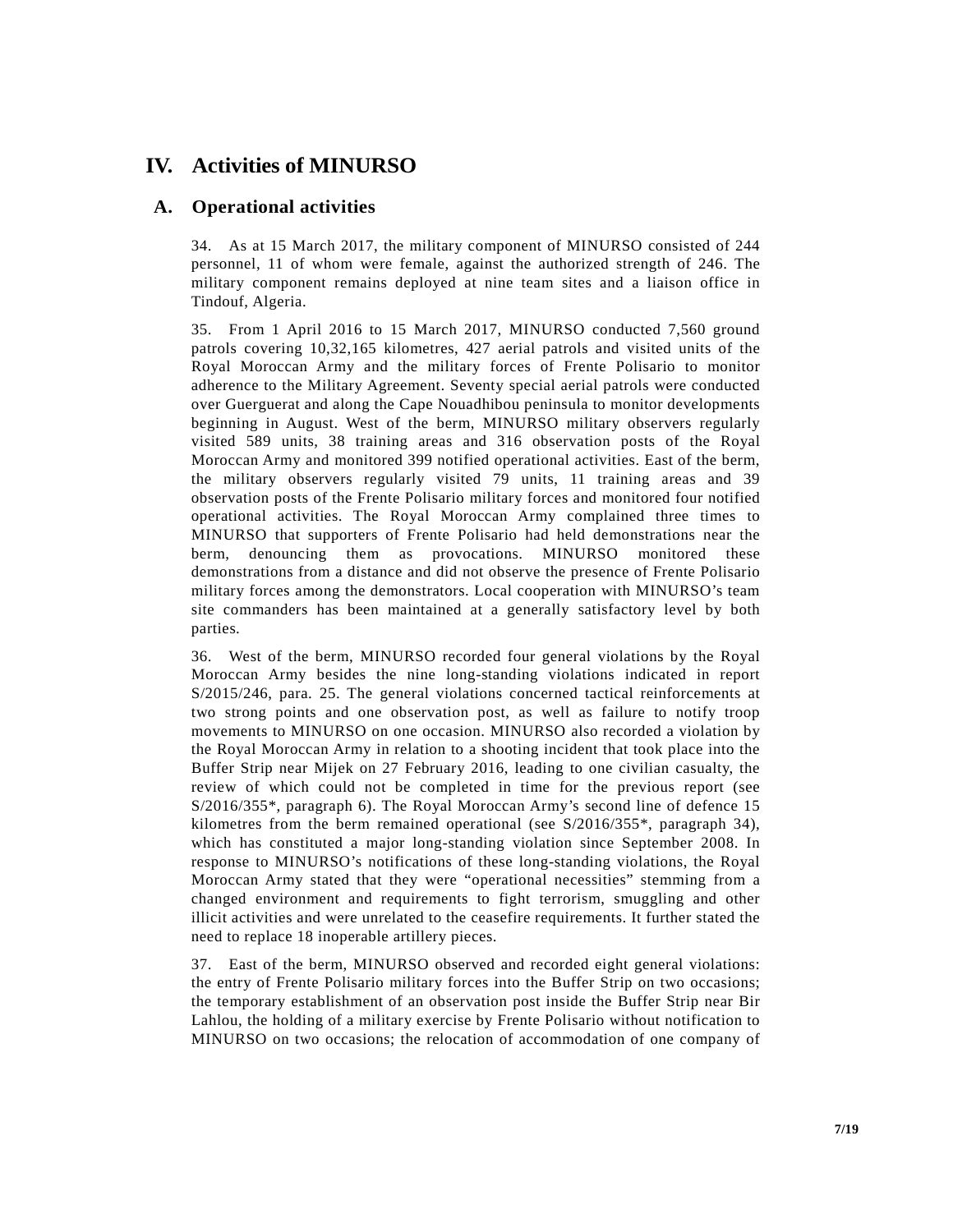Frente Polisario's armed forces and two freedom-of-movement violations. These were in addition to the three long-standing violations indicated in a previous report.

38. MINURSO is reviewing the activities of both parties within the Guerguerat area in light of possible violations of Military Agreement No.1 or of the spirit of the 1991 ceasefire agreement.

39. Since security concerns precluded MINURSO's ground patrols in the Buffer Strip and along the Cape Nouadhibou peninsula between 15 August 2016 and 15 March 2017, 74 reconnaissance flights were conducted, placing a considerable strain on the Mission's limited air assets. Between 29 August 2016 and 26 February 2017, MINURSO maintained a presence between the Moroccan and Frente Polisario elements during daylight hours, which was maintained to monitor the activities of the Frente Polisario "National Gendarmerie" after Morocco's withdrawal on 26 February 2017. Safety concerns required personnel to withdraw overnight to the town of Dakhmar.

#### **B. Mine action**

40. Landmines and explosive remnants of war (ERWs) continued to pose a threat to MINURSO ceasefire monitoring efforts. As of 15 March 2017, 50 cluster bomb strike areas and 36 minefields remain east of the berm. Morocco's expulsion of MINURSO mine action international staff from Laayoune in March 2016 resulted in the suspension of demining operations east of the berm from 20 March to 15 September 2016, when the MINURSO Mine Action Coordination Centre (MACC) resumed its operations from Tindouf, Algeria, where it relocated.

41. In support of the Mission's ceasefire monitoring, MACC conducted clearance of landmines and ERWs, route verification east of the berm and landmine safety training to incoming MINURSO staff. During the reporting period, 1,856,569 m2 of land were released and 900 explosive hazards, including 678 cluster sub-munitions, 189 unexploded ordnance items and 17 anti-tank mines, were destroyed. MACC cleared 19 cluster strikes areas of medium to high priority and verified 65 km of patrol routes to facilitate MINURSO patrols to the east of the berm.

42. The Royal Moroccan Army reported the clearance of more than 217,980,000 m2 of land to the west of the berm and the destruction of 949 items.

#### **C. Security**

43. The security environment in the Mission's area of responsibility continues to be affected by the potential for regional instability. Primary responsibility for ensuring the safety and security of United Nations personnel, assets and resources rests with Morocco, Frente Polisario and Algeria (in and around Tindouf), which continue to cooperate on security matters.

44. My Special Representative continued to engage with her Moroccan, Frente Polisario and Algerian counterparts to address the changing security environment. The Moroccan authorities continued a constructive discussion with MINURSO on enhancing their protective measures for the United Nations west of the berm. Frente Polisario regularly updated the Mission on possible threats and suggested further protection measures east of the berm and in the refugee camps. The Royal Moroccan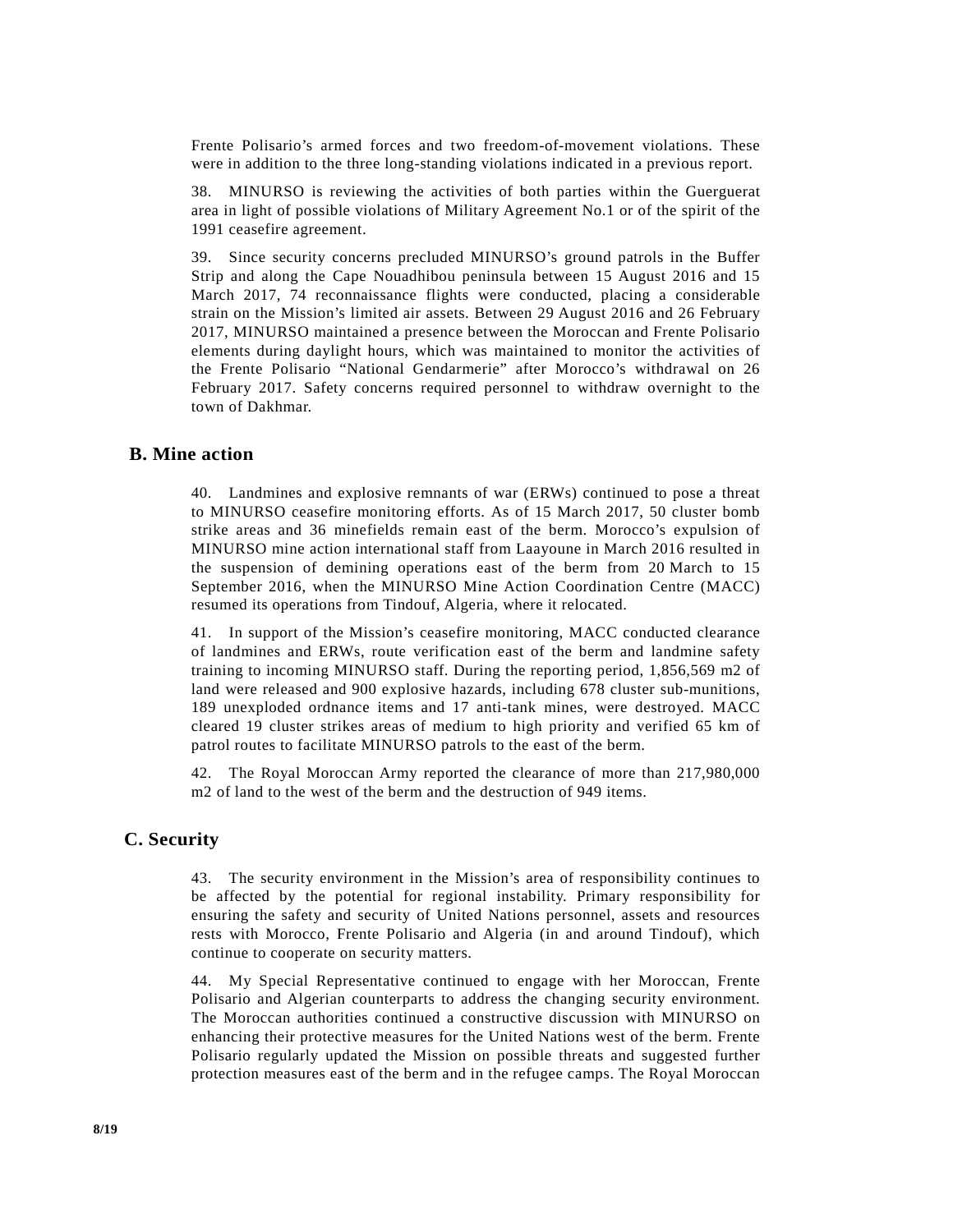Army and Frente Polisario positively responded to MINURSO's requests to augment their protection of team sites (see S/2016/355, paragraph 46). MINURSO has also increased its alertness and situational awareness, although its security section has been affected by limitations to its full functionality.

45. On 23 November 2016, MINURSO received information from a Member State that a terrorist group affiliated with the "Islamic State of Iraq and the Levant" (ISIL) had identified MINURSO team sites east of the berm as targets. The group had published a video on 5 May 2016 calling for attacks against MINURSO and Morocco and is also believed to have been involved in the kidnapping of three international humanitarian workers from Rabouni, near Tindouf, Algeria, on 23 October 2011 (see S/2012/197, paragraph 51). MINURSO therefore increased security measures around the team sites east of the berm and for MINURSO personnel movements. Frente Polisario officials confirmed the threat and reiterated their commitment to provide protection for MINURSO's static team site installations east of the berm. However, on several occasions, Frente Polisario warned MINURSO that it was unable to guarantee the secure movements of MINURSO's patrols or supply convoys unless these were protected by Frente Polisario's mobile armed escorts.

46. In response to these warnings, the Department of Safety and Security conducted security assessments focused on activities east of the berm, in Tindouf and in the refugee camps, based on which the existing restriction on all night-time movements of United Nations staff in Tindouf and the refugee camps was extended, distance limitations were placed on ground patrols east of the berm, and remote areas with limited Frente Polisario presence were avoided. Possible risk mitigating measures continue to be assessed while MINURSO adjusts its processes on an ongoing basis.

47. Observation of areas inaccessible to ground patrols has been augmented by aerial patrols, while the logistics supply chain has been reviewed to minimise noncritical movements. Road supplies have been limited to lifeline items, including bulk water and fuel, as well as assets requiring ground transportation. Delivery by air has been used for all other supplies. Added to the increased need for aerial reconnaissance in Guerguerat, this is placing a heavy burden on MINURSO's limited air assets, prompting the Mission to request an additional helicopter to increase the capacity for aerial reconnaissance, logistics demands and CASEVAC or MEDEVA substantially.

48. MINURSO also reviewed the static security installations at team sites east of the berm, which had not been overhauled for a considerable time, elaborating plans for the upgrade of security facilities to address the evolving threat. Concurrently, all MINURSO personnel were instructed to apply extreme caution and vigilance during movements east of the berm and around Tindouf.

49. The above measures do not offer permanent solutions for the need to provide the most secure environment possible for the Mission's civilian and military personnel in the most exposed and remote locations. While the acquisition of an additional helicopter to enhance reconnaissance capacities would certainly alleviate the impact of the above-mentioned reduced patrol regime, more sustainable solutions will need to be found.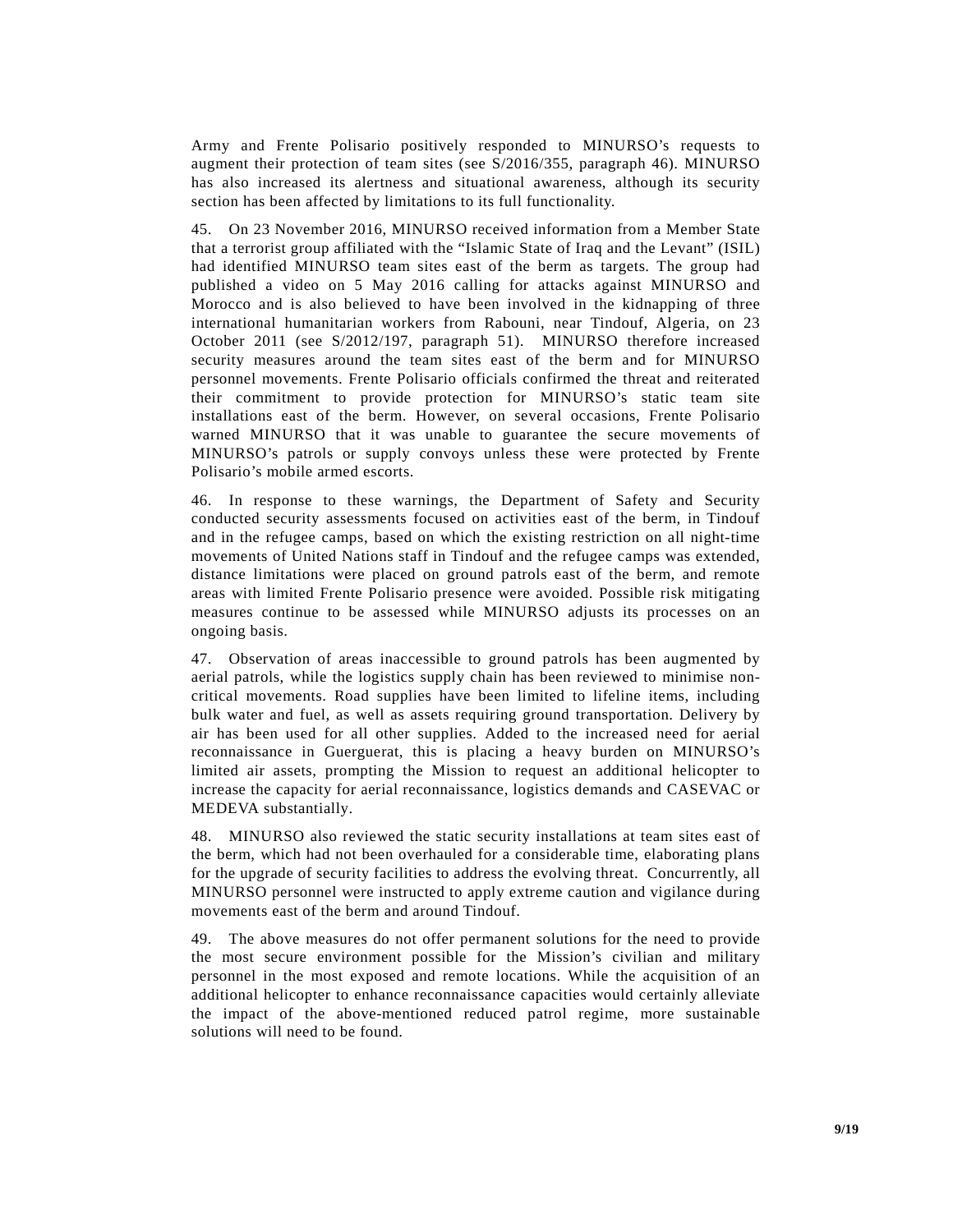#### **D. Substantive civilian activities**

50. Only 25 of the Mission's international staff redeployed to Laayoune in mid-July as part of an agreement with the Government of Morocco on restoring MINURSO's full functionality.

51. Despite MINURSO's significantly reduced international staff capacity and the onset of the crisis in Guerguerat, my Special Representative has endeavoured to maintain sustained contact with the parties, primarily through their respective coordination offices.

52. West of the berm, and despite the Security Council's repeated calls for access to all interlocutors, MINURSO continued to have restricted access to local interlocutors, limited essentially to the Moroccan coordination office for civilian staff and representatives of the Royal Moroccan Army for the military component. Previous access to other local interlocutors (see S/2014/258, paragraph 47) has yet to be restored. The Mission continued to receive regular visits by representatives of Embassies in Rabat.

53. East of the berm and in the refugee camps near Tindouf, Algeria, MINURSO maintained access to representatives of Frente Polisario and refugees, as well as with local and international civil society organizations. Primarily through its leadership and its Liaison Office in Tindouf, the Mission maintained constructive cooperation with Frente Polisario on operational and other matters related to mandate implementation.

54. The significant increase in tensions stemming from the situation in Guerguerat has however led to increased criticism of MINURSO and the United Nations by both parties for their perceived inability to resolve the stalemate.

#### **E. Challenges to the operations of the Mission**

55. As noted in previous reports, the parties have significantly divergent interpretations of the Mission's mandate. In Morocco's view, MINURSO's role is limited to monitoring the ceasefire, supporting demining and assisting with UNHCR confidence-building measures in the event they resume after their interruption in July 2014; it does not encompass contacts with civil society or other civilian actors. In contrast, in Frente Polisario's view, organizing a referendum on selfdetermination remains the central element of MINURSO's mandate, with ceasefire monitoring and other activities subordinated or instrumental to it. In fact, it is being understood that some aspects of the implementation of MINURSO's mandate remains subject to the agreement of the parties. In addition, the ability to perform all standard peacekeeping functions, including independent reporting on developments in and related to Western Sahara, remains key to an effective response to the Council's expectations and requests.

56. West of the berm, MINURSO's previous contacts with the regional offices of the Moroccan National Human Rights Council offices in Laayoune and Dakhla, sporadic contacts with local elected officials and tribal sheikhs and occasional travel by the Mission's political affairs officers to Smara and Dakhla for consultations with local authorities contributed to giving the Mission a broad and impartial situational understanding for the purpose of reporting to the Secretariat and the Security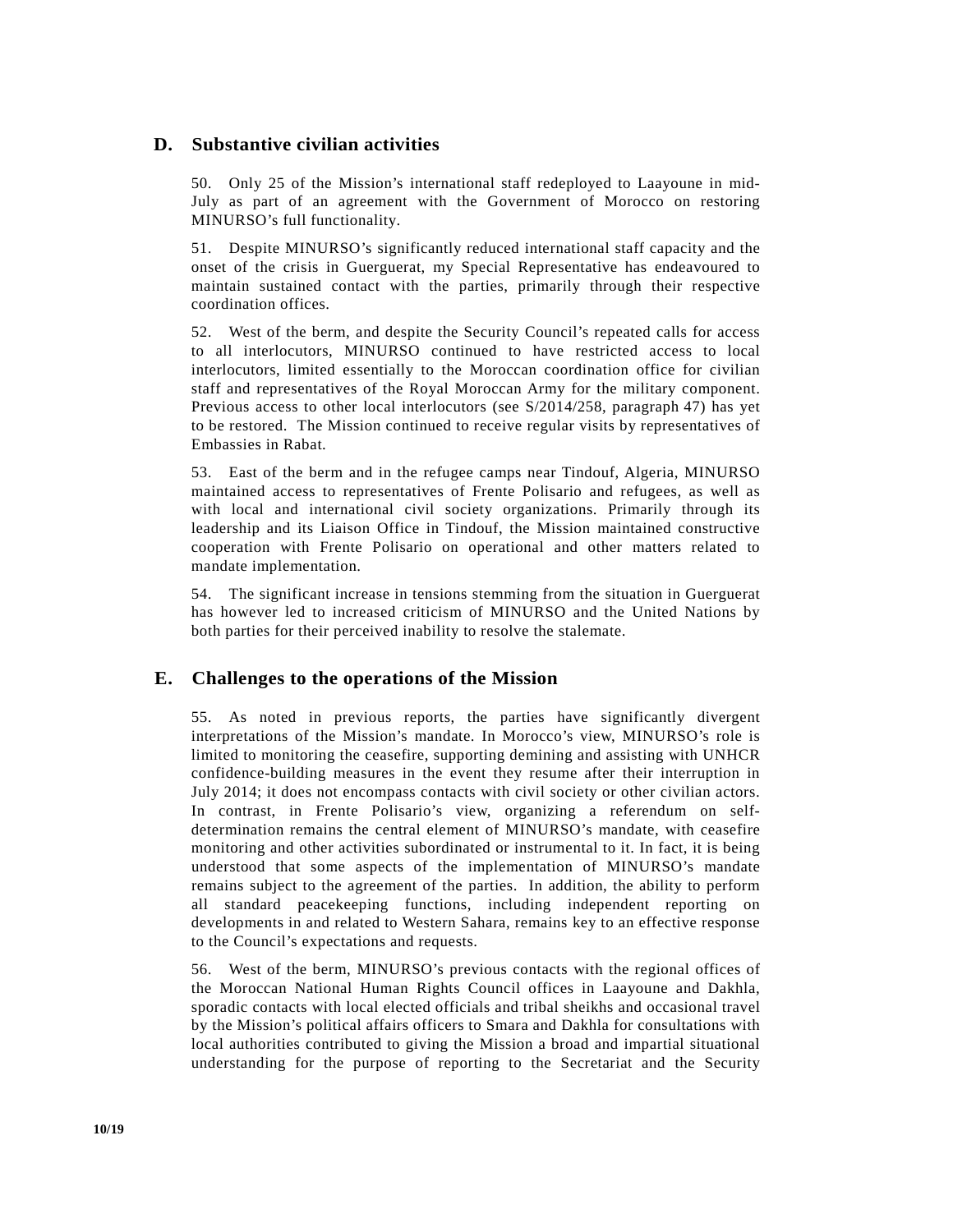Council. However, even these limited contacts have been restricted beginning in March 2016. A military liaison office in Dakhla was closed at Morocco's request in April 2016. Furthermore, the agreement in principle reached with the Government of Morocco in 2015 on the use of United Nations number plates on MINURSO's vehicles west of the berm has yet to be implemented, and the situation previously described continues (see S/2016/355, paragraph 49).

57. Safety considerations, including the ERW presence, bar the Mission's military observers from ground movements around Guerguerat. Mine clearance in the Buffer Strip is not foreseen in the relevant agreements with the parties, considerably limiting MINURSO military observers' ability to patrol and verify developments. These verifications have to be conducted drawing on the Mission's limited air assets. Furthermore, the team assigned to monitoring developments in Guerguerat had to be re-assigned from other team sites, further straining ceasefire monitoring operations elsewhere. Since the beginning of the crisis in Guerguerat, the parties have also raised an increased number of allegations, requiring MINURSO's military observers to conduct verification in each instance.

58. In a letter dated 13 November 2016, the Secretary-General of Frente Polisario, Brahim Ghali complained about Morocco's continued practice of affixing stamps on MINURSO staff's passports in Western Sahara and requiring UN vehicles to operate with Moroccan license plates. He made reference to the separate letters that the Under-Secretary-General for Legal Affairs and United Nations Legal Counsel had sent to the Government of Morocco and to the Secretary-General of Frente Polisario, calling upon them to respect the status, privileges and immunities of MINURSO in this regard (see S/2016/355\*, paragraphs 35-37). Mr. Ghali warned that, unless the United Nations is able to ensure Morocco's compliance, Frente Polisario will not feel bound to adhere to them either. Potential measures may include imposing entry procedures east of the berm for MINURSO personnel (see S/2016/355, paragraph 35).

59. In view of the potential disruptive implications of such measures, MINURSO established a logistics hub in Tifariti and permanently redeployed medical staff from the Military Medical U77nit. This will enable MINURSO to ensure continuity of operations at team sites east of the berm for 90 days if movement disruptions occur. While necessary, this severely overstretched the mission's medical and logistical capacity. To address this, MINURSO reiterates its request for 11 additional paramedics and three additional doctors for the Military Medical Unit that Bangladesh provides.

### **V. Humanitarian activities and human rights**

#### **A. Persons unaccounted for in the conflict**

60. The International Committee of the Red Cross continued to act as neutral intermediary between the parties to address and respond to the families of individuals who are still unaccounted for in relation to the past hostilities.

#### **B. Assistance to the protection of Western Saharan refugees**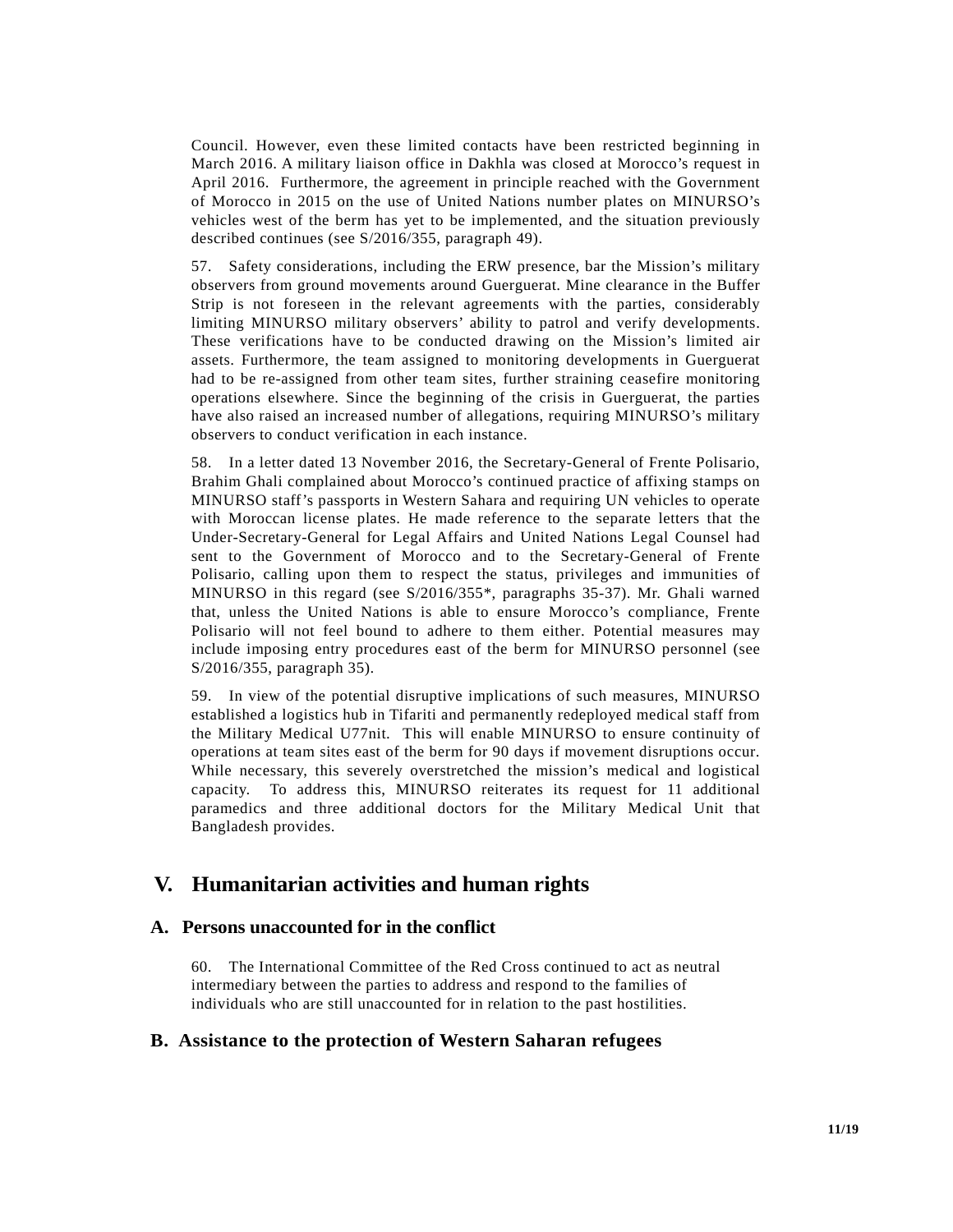61. The Office of the United Nations High Commissioner for Refugees (UNHCR) continued to provide international protection to Western Saharan refugees living in the five camps near Tindouf, Algeria, and, together with its partners, delivered lifesaving assistance and livelihoods activities targeting particularly youth. This included multi-sector activities in the areas of protection, shelter, water and sanitation, health, nutrition, education, provision of non-food items and livelihoods. Pending the registration of refugees in the camps near Tindouf, consideration of which the Security Council reiterated in Resolution 2285 (2016), the humanitarian assistance provided by UNHCR and the World Food Programme (WFP) continued to be based on a planning figure of 90,000 vulnerable refugees, with WFP providing an additional 35,000 food rations to persons with poor nutritional status, for a total of 125,000 monthly food rations.

62. Following the inter-agency emergency response to the October 2015 flood crisis, UNHCR shifted to the second phase of the response, namely providing shelter materials to rebuild damaged or destroyed homes, constructing homes for persons with specific needs, and rehabilitating and constructing schools. Due to insufficient funding, shelter rehabilitation activities could only target the 2,000 most vulnerable families out of 17,841 affected families.

63. Operations continued to be affected by underfunding despite high-level efforts to mobilise additional assistance. Following my predecessor's visit in March 2016, he called for increased attention and funding for the refugees from Western Sahara and for a meeting of donors to be held in Geneva. UNHCR-led donor briefings were held in September and November 2016, in Algiers and Geneva, respectively. A joint appeal requesting \$135 million for humanitarian needs in 2016 and 2017 followed. As of the end of 2016, UNHCR had received funding for only 34 per cent of its annual requirements (\$29 million).

64. WFP's food basket fluctuated due to shortages in commodities; minimum requirements were therefore not met in several months. UNHCR and WFP conducted a joint nutrition and food security survey in the five camps, which indicated that rates of anaemia in women and children have significantly increased, and malnutrition in pregnant and lactating women are becoming a concern. UNHCR has been working, together with relevant service providers, on cases of sexual and gender-based violence to ensure that referral mechanisms and legal, medical and psychosocial support are available. A women's centre has been constructed to address individual cases with specific protection needs.

65. Meanwhile, UNCHR pursues its multi-year livelihoods strategy, particularly focussing on youth empowerment.

#### **C. Confidence-building measures**

66. The Confidence-Building Measures (CBM) programmes stipulated in the 2012 Plan of Action has remained suspended since June 2014. While continuing its dialogue with the parties, UNHCR remains ready to facilitate the prompt resumption of the programme. With 12,114 registered individuals waiting to benefit from family visits, UNHCR remains committed to the programme's mandate and principles.

#### **D. Human rights**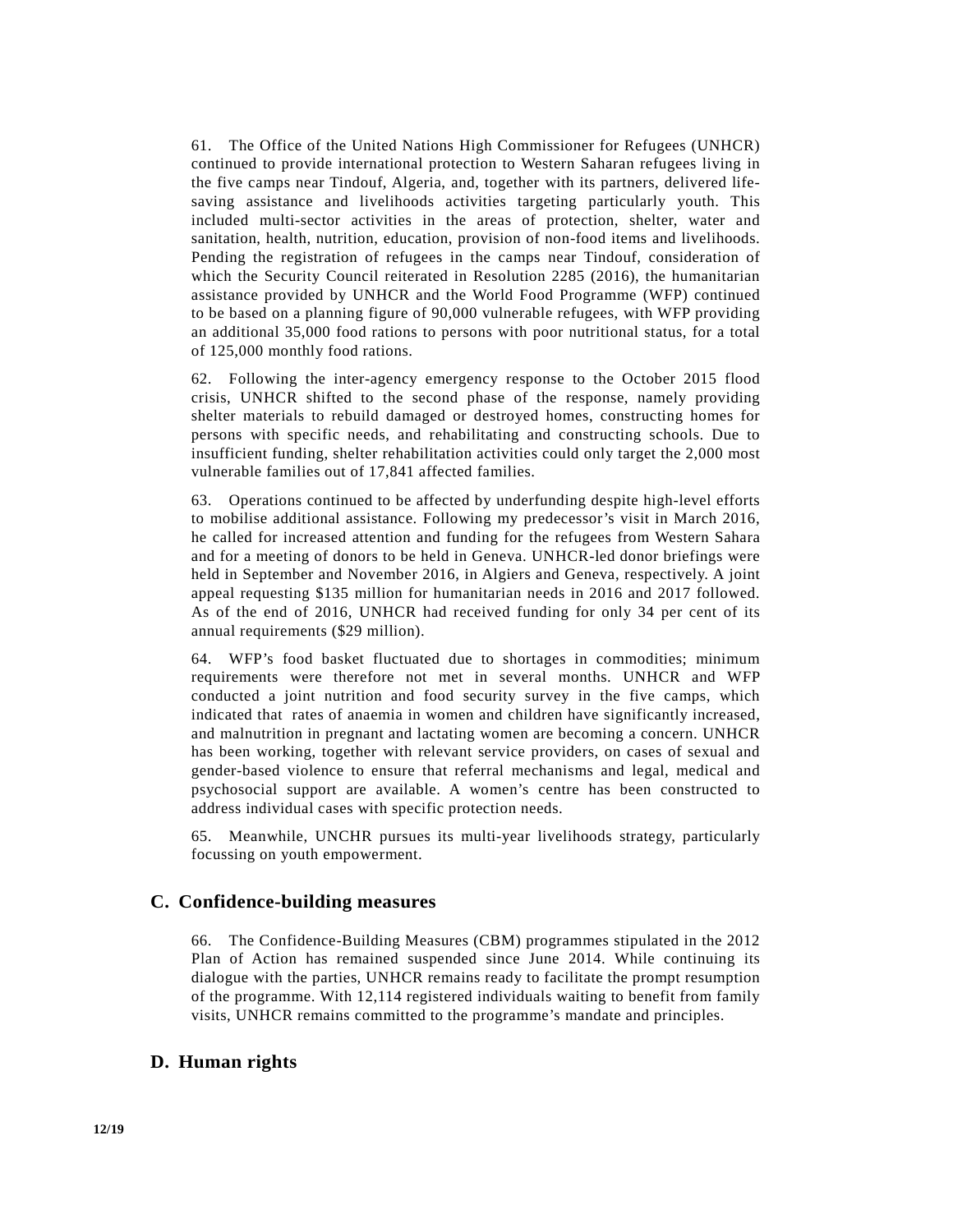67. Missions from the Office of the United Nations High Commissioner for Human Rights (OHCHR) last visited Laayoune and Dakhla from 2 to 18 April 2015, and Tindouf (Algeria), from 29 July to 4 August 2015. OHCHR has engaged with relevant interlocutors to conduct a follow-up mission to Western Sahara after the formation of the new Government of the Kingdom of Morocco. In 2016, OHCHR had thus to rely on reports from various stakeholders, including the Government of Morocco, the Frente Polisario, human rights non-governmental organizations and international human rights mechanisms.

68. The Special Procedures of the Human Rights Council did not visit Western Sahara during the reporting period. The Government of Morocco has maintained its request that a follow-up visit to Western Sahara by the Special Rapporteur on torture and other cruel, inhuman or degrading treatment or punishment, originally scheduled for April 2015, be delayed.

69. In its concluding observations adopted on 2 November 2016, the United Nations Human Rights Committee welcomed Morocco's efforts to combat torture and ill-treatment and noted a marked reduction in such practices since the issuance of its previous concluding observations (CCPR/CO/82/MAR) in 2016. The Committee nonetheless expressed concern about continued reports of torture and cruel, inhuman or degrading treatment perpetrated by agents of the State in Morocco and Western Sahara, particularly in the case of individuals suspected of terrorism or endangering State security or posing a threat to "the territorial integrity of the State", which Morocco defines to include Western Sahara.

70. According to various sources, the lack of accountability for these and other human rights violations against Western Saharans, well as the persistent lack of investigation into allegations of violations, were major concerns during the reporting period. As of 27 February 2017, despite ongoing discussions, the Government of the Kingdom of Morocco had not established or designated a national preventive mechanism for inspecting places of detention as envisaged by the Optional Protocol to the Convention against Torture. On 22 February 2017, the United Nations Subcommittee on the Prevention of Torture announced that it intends to visit Morocco in 2017.

71. Several Western Saharan human rights groups continued to experience difficulties in carrying out their activities, as the Government of Morocco continued to reject their registration and, therefore, their legal recognition. In this respect, the Moroccan National Human Rights Council received at least 10 complaints from local organizations.

72. Similarly, the Moroccan authorities' alleged harassment of Western Saharan human rights defenders remains of serious concern. Restrictions were reportedly imposed on some human rights defenders wanting to enter and leave Western Sahara west of the berm, thereby limiting their freedom of movement. According to local and international sources, Moroccan authorities allegedly restricted access to Western Sahara for foreign visitors, including journalists and human rights defenders. The Government of Morocco confirmed to OHCHR that some 187 foreigners were forcibly expulsed from "southern provinces," reportedly for failing to abide by immigration rules or for "undermining national security".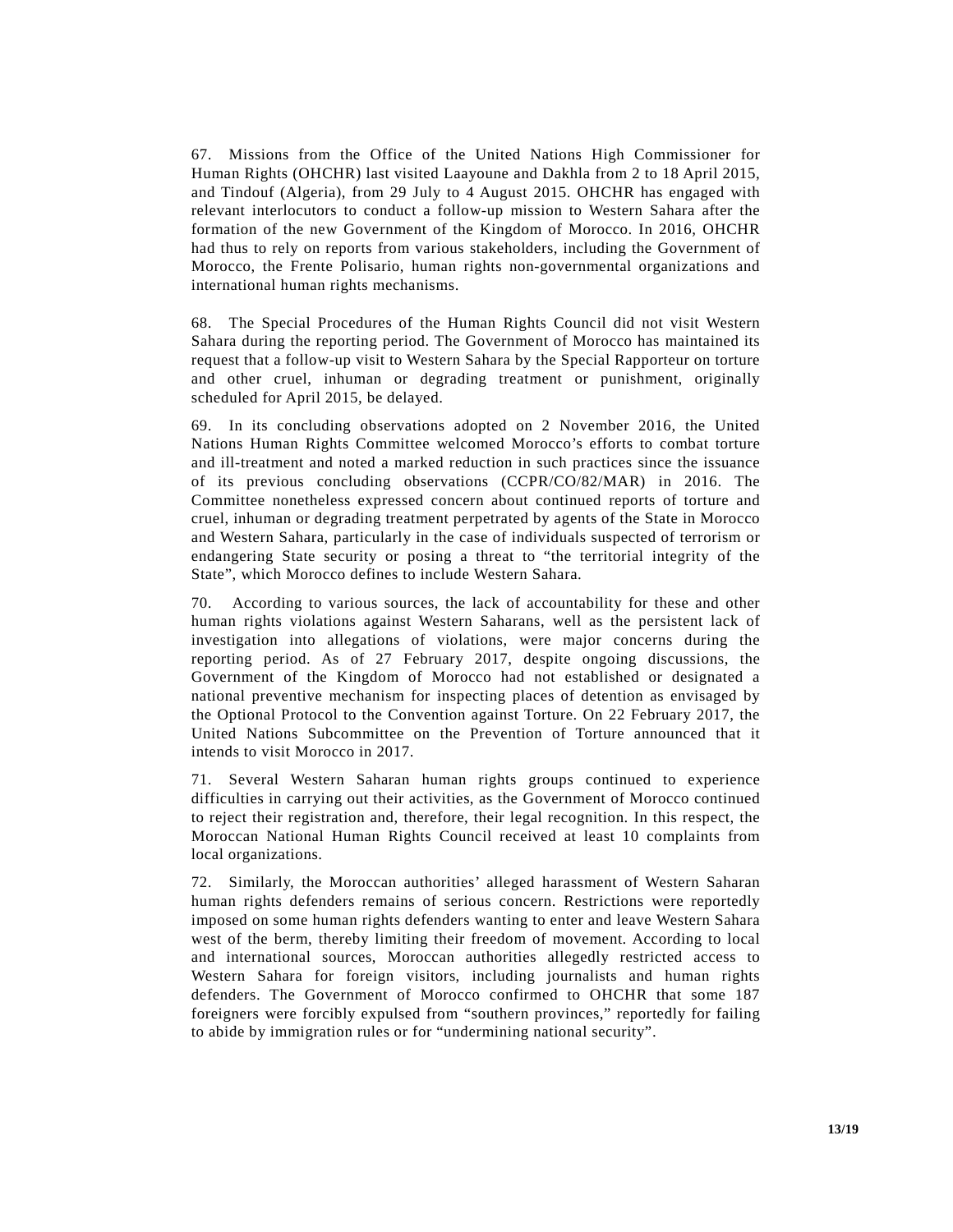73. Although it remained difficult to obtain independent confirmation of the fact, various credible sources reported that the Moroccan authorities continued to routinely prevent or disperse gatherings in Western Sahara west of the berm. In several instances, protesters and activists were allegedly subjected to arbitrary arrests, unfair trials and imprisonment on ostensibly trumped up charges. In a note verbale to OHCHR dated 17 February 2017, the Government of Morocco indicated that 776 protests were organized in "southern provinces," including 343 in Laayoune and confirmed that 66 were dispersed in 2016 for non-respect of the law.

74. In July 2016, the Moroccan Court of Cassation ordered the full retrial of 23 Western Saharan co-defendants in connection with the Gdeim Izik case, including 2[1](#page-14-0) prisoners who were sentenced to life in prison by a military court<sup>1</sup>. The first retrial session started in December 2016 but was adjourned until 31 January 2017. The last trial session took place on 13 March 2017. In a letter dated 12 March, the Secretary-General of the Polisario called for the release of these prisoners and of all Western Saharans imprisoned for expressing their political views. In a letter sent on 26 March, the Moroccan Minister of Foreign Affairs and Cooperation rejected the misrepresentations that "the other parties" were advancing on this case.

75. Western Saharans continue to face alleged discrimination in the practice of their economic, social and cultural rights. In its concluding observations cited above, the United Nations Human Rights Committee also expressed its preoccupation over the limited progress made regarding the self-determination of the people of Western Sahara and the failure to adopt the measures necessary to consult the people of Western Sahara on the exploitation of their natural resources.

76. During the period under review, Frente Polisario continued to express its readiness to cooperate with United Nations human rights mechanisms. The few human rights groups that exist in the refugee camps continued to operate freely, without any reported impediments.

### **VI. African Union**

77. During the reporting period, Morocco did not permit the observer delegation of the African Union (AU), led by Ambassador Yilma Tadesse (Ethiopia), to return to Laayoune and resume its collaboration with MINURSO.

78. In the meanwhile, the 28th Ordinary Session of the AU's Assembly, held in Addis Ababa from 30 to 31 January 2017, accepted Morocco's application for membership as the 55th Member State following its ratification of the Constitutive Act of the AU. The AU expressed the hope that Morocco's membership will facilitate the speedy resolution of the dispute over Western Sahara in a manner consistent with the purposes and principles of the Charter of the UN.

### **VII. Financial aspects**

**\_\_\_\_\_\_\_\_\_\_\_\_\_\_\_\_\_\_**

79. The General Assembly, by its resolution 70/283, appropriated the amount of \$55.4 million for the maintenance of MINURSO for the period from 1 July 2016 to

<span id="page-14-0"></span><sup>1</sup> S/2013/220, paras. 14 and 81-82; S/2014/258, para. 81; and S/2015/246, para. 57.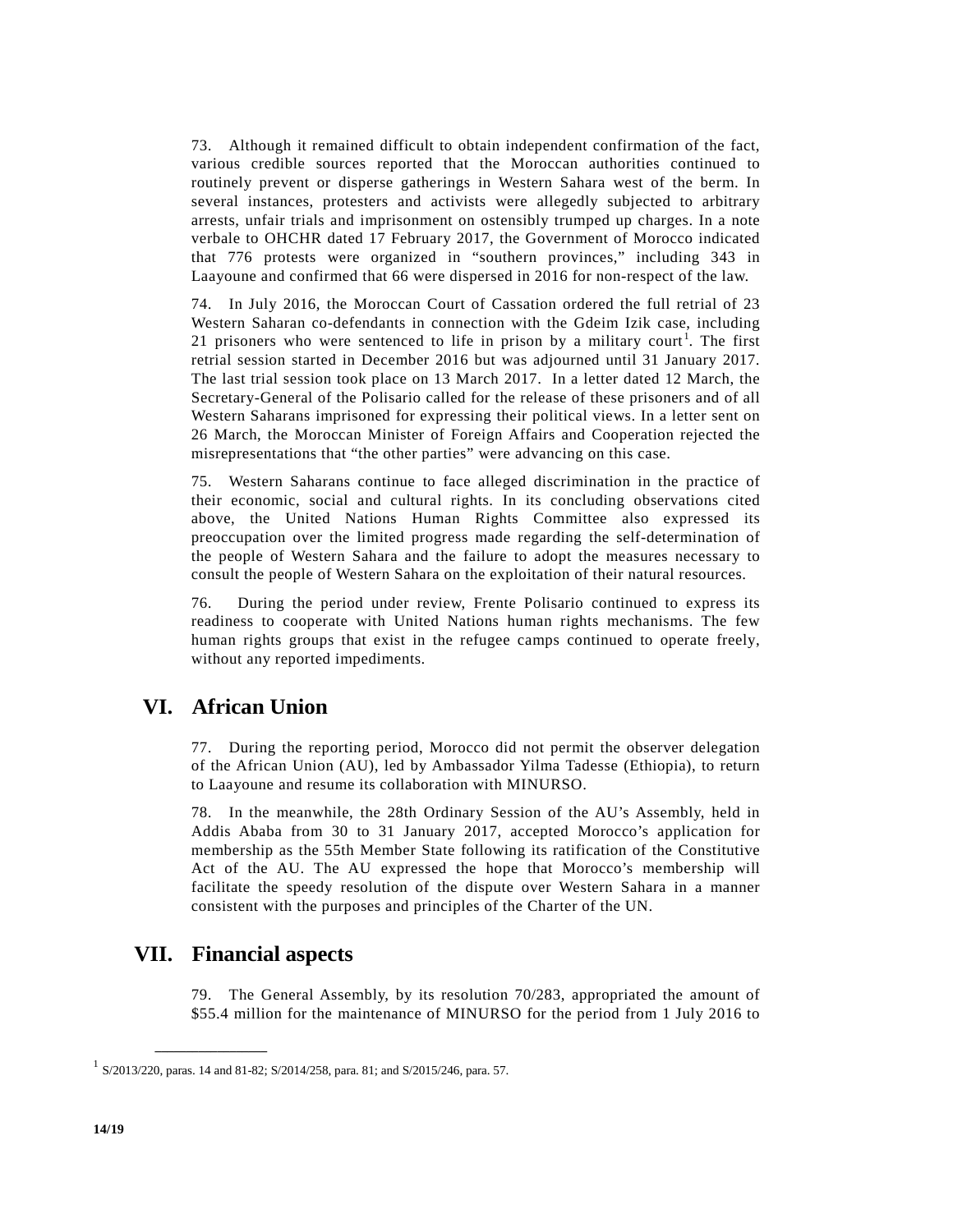30 June 2017. My proposed budget in the amount of \$55.3 million for the maintenance of the Mission for the period from 1 July 2017 to 30 June 2018 [\(A/71/760\)](http://undocs.org/A/70/696) has been submitted to the Assembly for consideration during the second part of its resumed seventy-first session. It should be noted that proposed requirements are based upon the prevailing mandate and scope of the Mission and reflect critical security and resilience needs.

### **VIII. Observations and recommendations**

80. The conflict over Western Sahara's future status must come to an end as soon as possible to enable the region to confront security threats, economic challenges, and human suffering in a coordinated and cooperative manner. The United Nations' efforts, including those of my Personal Envoy, MINURSO, and the agencies present remain highly relevant.

81. In a series of resolutions beginning in 2007, the Security Council has directed the Secretary-General to facilitate direct negotiations between the parties to reach "a mutually acceptable political solution, which will provide for the self-determination of the people of Western Sahara". Over the years, the Council has provided ample guidance that the negotiations are to occur without preconditions, in good faith, considering the efforts made since 2006 and subsequent developments and working with realism and a spirit of compromise. The parties are to show political will and work in an atmosphere propitious for dialogue, to enter into a more intensive and substantive phase of negotiations and to discuss each other's proposals in preparation for a fifth round of formal negotiations. The Council has also called on the parties and neighbouring states to cooperate more fully with the United Nations and with each other to achieve progress and has invited Member States to lend appropriate assistance.

82. Despite the achievements of two successive Personal Envoys in providing the necessary facilitative framework, the parties have not taken advantage of this framework to engage in a cooperative search for a solution in accordance with the Security Council's guidance. The fundamental difficulty is that each party has a different vision and reading of the history and documents that surround this conflict. Morocco insists that Western Sahara is already part of Morocco, that the sole basis for negotiations is its initiative for autonomy under Moroccan sovereignty and that Algeria must be a party to those negotiations. Frente Polisario insists that, since the General Assembly identifies Western Sahara as a non-self-governing territory, its autochthonous population must decide its future in a referendum with independence as an option, that all proposals and ideas the parties put forward should be on the table and that the only parties to the negotiation are Frente Polisario and Morocco.

83. On the basis of consultations with the parties and neighbouring states, members of the Group of Friends on Western Sahara and the Security Council, and other important stakeholders, I intend to propose that the negotiating process be relaunched with a new dynamic and a new spirit that reflect the Council's guidance, with the aim of reaching a mutually acceptable political solution that includes resolution of the dispute over the ultimate status of Western Sahara, including through agreement on the nature and form of the exercise of self-determination. For progress to be made, the negotiations must be open to both parties' proposals and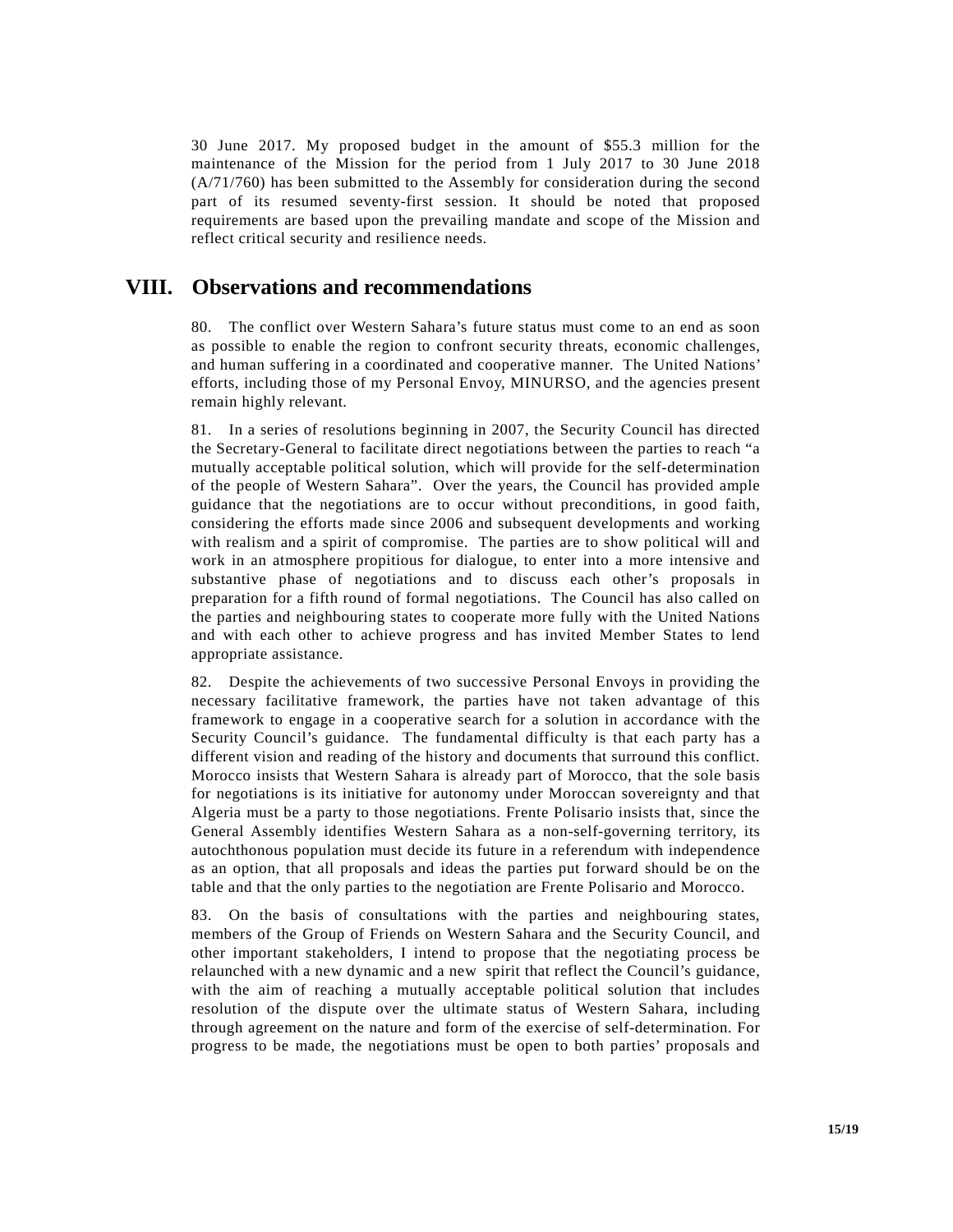ideas. Algeria and Mauritania, as neighbouring countries, can and should make important contributions to this process.

84. Each of those whom I will be consulting has a role to play in increasing the chances of success. If the current framework of negotiations is to achieve results on the basis of the Council's existing guidance, difficult decisions will be required of the parties, their supporters, and the Council itself. If these are not forthcoming, the appropriate conclusions will have to be drawn.

85. In exercising its mandate as outlined in paragraph 54 above, MINURSO makes an important contribution to promoting the stable and peaceful environment needed to create the necessary minimal conditions for the resumption of negotiations in the context of my efforts and those of my Personal Envoy. It also retains an important role in keeping the Secretariat and the Security Council informed on developments in and surrounding Western Sahara. These include developments related to the ceasefire, as well as political and security conditions in its area of operation that have a direct bearing on the negotiating process. I therefore recommend that the Council extend the mandate of MINURSO for a further 12 months, until 30 April 2018.

86. The requirements of MINURSO's reporting functions are predicated on its ability to perform the full range of standard peacekeeping functions without hindrance, so as to reach an independent and unbiased assessment of the situation on the ground and its potential impact on peace and stability in Western Sahara. I call on the Security Council to use its good offices to support MINURSO's efforts in this respect.

87. While reviews were conducted to align MINURSO's resources to recent developments in its operational environment, its staffing levels need to be adequate to the tasks facing it and to the Security Council's expectations. In this regard, the implementation of Morocco's decision communicated on 4 and 5 April to allow all MINURSO staff member to return will enable a return to full functionality. I am grateful to Security Council members for their support and efforts to restore the Mission's full functionality. I also ask the Council to support MINURSO's request to increase the medical unit that Bangladesh provides by three medical and 11 paramedical staff.

88. I welcome Morocco's positive response to my call for both parties to withdraw from the Buffer Strip in Guerguerat, and remain deeply concerned by the continued presence of Frente Polisario armed elements and by the challenges this poses to the raison d'être of the Buffer Strip, including the expectation that it would create a zone free from direct presence of the parties to the conflict or direct contact between them. Recognising that the current situation risks a breakdown of the ceasefire regime, I ask the Security Council to urge Frente Polisario also to withdraw from the Buffer Strip in Guerguerat fully and unconditionally. I welcome the parties' continued assurances of their intention to avoid all acts that could lead to a resumption of hostilities, but note that the risk of an incident or accident remains high. The possible consequences of this would have a dangerous impact on security and stability throughout the region.

89. The crisis in Guerguerat raises fundamental questions related to the ceasefire agreement and Military Agreement No.1, which although used as the primary tool in MINURSO's ceasefire monitoring activities, only binds the parties' respective military forces and contains no provisions related to civilian activities. These,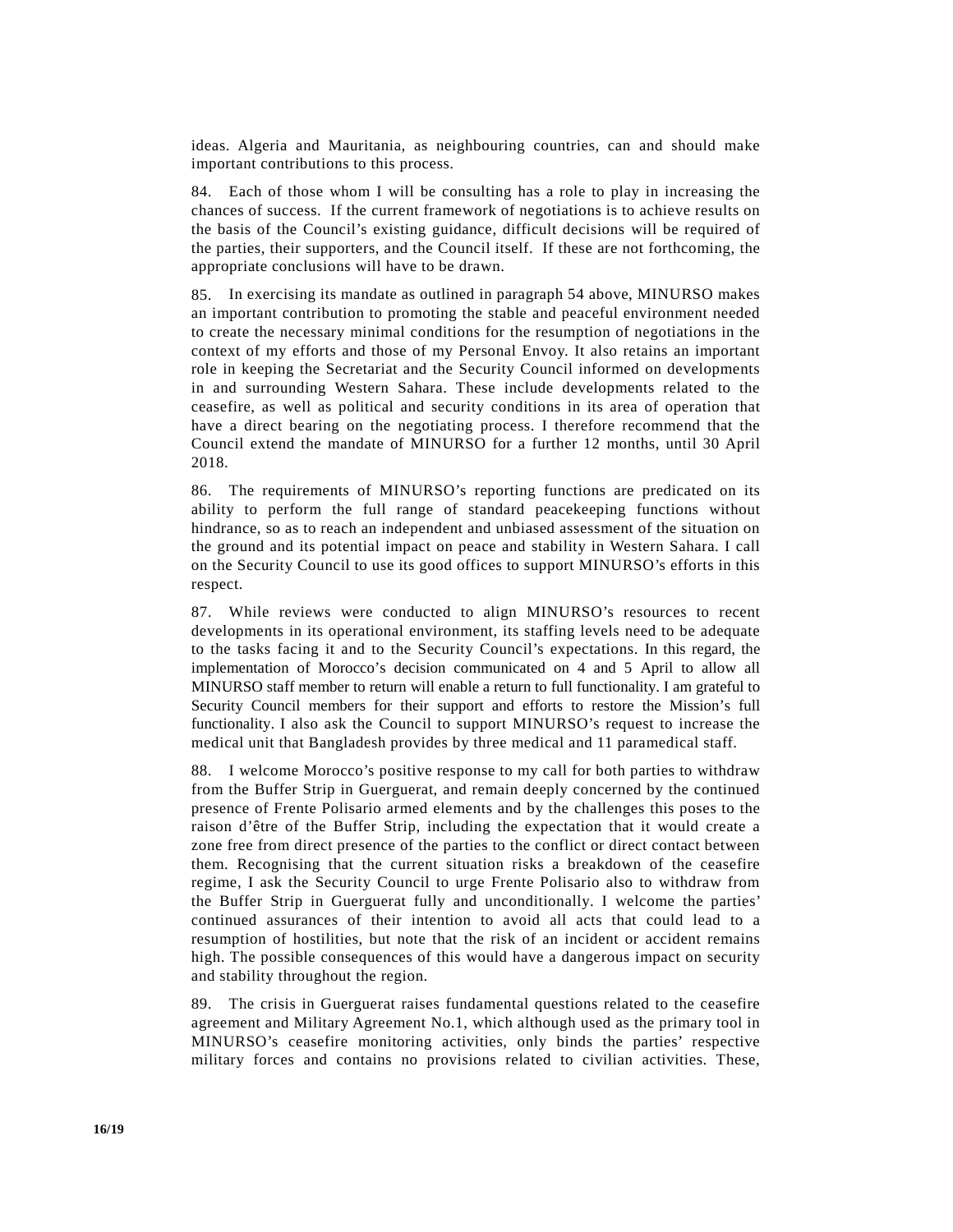however, may be assessed to be contrary to the spirit of the 1991 ceasefire or acts that may lead to a resumption of hostilities.

90. The security situation in Western Sahara, especially east of the berm, poses a tangible threat to United Nations personnel and assets. Under these circumstances, I urge the Security Council to support MINURSO's efforts to secure the required means to protect its staff, military observers and facilities in Western Sahara. Increased threats to ground movements and the need to monitor the situation in Guerguerat have considerably increased the Mission's aviation resource needs, thus requiring an additional aviation asset. The Mission therefore needs to review how it meets the mandate requirements in a safe, secure and effective manner. Static security measures at team sites also urgently need upgrading.

91. I note with great concern the chronic lack of funding for the refugee programme and the deteriorating humanitarian situation, which is precarious indeed, especially as needs increase while funding diminishes. Overall, barely half of the humanitarian requirements by the relevant agencies were funded in 2016. Humanitarian needs are expected to increase to approximately \$75 million in 2017. I therefore call on the international community to increase funding to this vital humanitarian programme, and appeal to new donors to support life-saving assistance.

92. I urge the parties to respect and promote human rights, including by addressing gaps and enhancing cooperation with the Office of the United Nations High Commissioner for Human Rights and the United Nations human rights mechanisms, including by further facilitating OHCHR follow up visits. Independent, impartial, comprehensive and sustained monitoring of the human rights situation throughout Western Sahara and in the refugee camps is required in order to ensure the protection of all Western Saharans.

93. In conclusion, I wish to extend my sincere thanks to my Personal Envoy for Western Sahara, Christopher Ross, for his engagement with the parties and neighbouring States. Similarly, I am very grateful to my Special Representative in Western Sahara and head of MINURSO, Kim Bolduc, Major General Wang Xiaojun, as well as his predecessor, Major General Muhammad Tayyab Azam, for their dedicated leadership of MINURSO. These committed international officials have my appreciation for the work they have been carrying out in the most difficult of circumstances.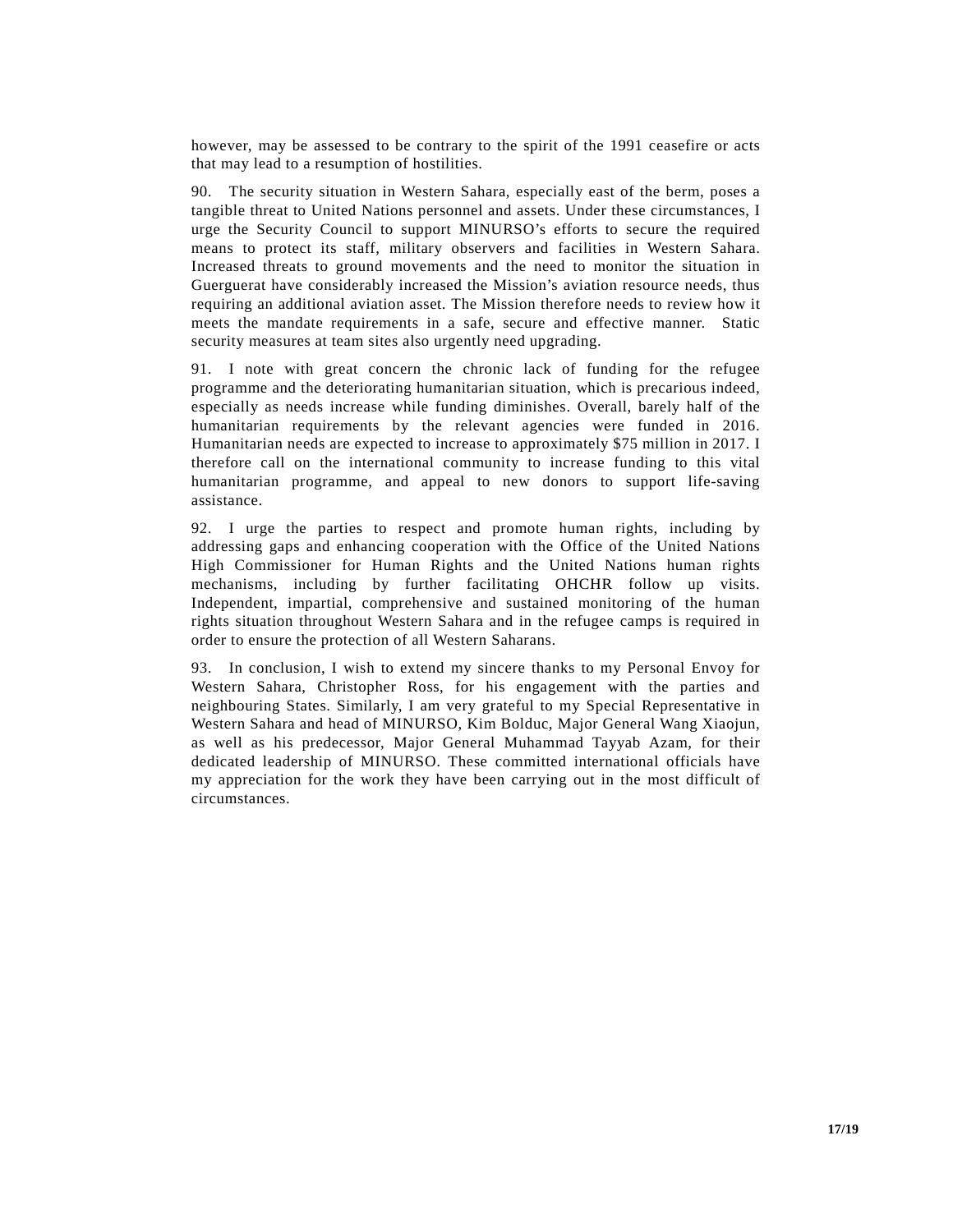# **Annex**

# **United Nations Mission for the Referendum in Western Sahara**

| Country              | Military observers $\real^a$ | Troops <sup>a</sup> | Civilian police $^b$ | <b>Total</b>            |
|----------------------|------------------------------|---------------------|----------------------|-------------------------|
| Argentina            | $\mathfrak{Z}$               | $\boldsymbol{0}$    | $\boldsymbol{0}$     | $\mathbf{3}$            |
| Austria              | 5                            | $\boldsymbol{0}$    | $\boldsymbol{0}$     | 5                       |
| Bangladesh           | $\,$ 8 $\,$                  | 20                  | $\boldsymbol{0}$     | 28                      |
| <b>Brazil</b>        | $\,8\,$                      | $\boldsymbol{0}$    | $\mathbf{0}$         | ${\bf 8}$               |
| Bhutan               | $\mathbf{2}$                 | $\boldsymbol{0}$    | $\boldsymbol{0}$     | $\boldsymbol{2}$        |
| China                | 12                           | $\boldsymbol{0}$    | $\boldsymbol{0}$     | 12                      |
| Croatia              | $\tau$                       | $\boldsymbol{0}$    | $\mathbf{0}$         | $\overline{7}$          |
| Djibouti             | $\mathbf{1}$                 | $\boldsymbol{0}$    | $\mathbf{0}$         | $\mathbf{1}$            |
| Egypt                | 21                           | $\boldsymbol{0}$    | $\boldsymbol{0}$     | 21                      |
| El Salvador          | 3                            | $\boldsymbol{0}$    | $\mathbf{0}$         | $\mathbf{3}$            |
| Finland              | $\mathbf{0}$                 | $\boldsymbol{0}$    | 1                    | $\mathbf{1}$            |
| France               | $\mathbf{2}$                 | $\boldsymbol{0}$    | $\mathbf{0}$         | $\boldsymbol{2}$        |
| Germany              | 3                            | $\boldsymbol{0}$    | $\mathbf{0}$         | $\mathbf{3}$            |
| Ghana                | $\,8\,$                      | 7                   | $\boldsymbol{0}$     | 15                      |
| Guinea               | 5                            | $\boldsymbol{0}$    | $\boldsymbol{0}$     | 5                       |
| Honduras             | 12                           | $\boldsymbol{0}$    | $\boldsymbol{0}$     | 12                      |
| Hungary              | $\boldsymbol{7}$             | $\boldsymbol{0}$    | $\mathbf{0}$         | $\overline{7}$          |
| India                | $\ensuremath{\mathfrak{Z}}$  | $\boldsymbol{0}$    | $\boldsymbol{0}$     | $\mathbf{3}$            |
| Indonesia            | 5                            | $\boldsymbol{0}$    | $\mathbf{0}$         | $\sqrt{5}$              |
| Ireland              | 3                            | $\boldsymbol{0}$    | $\boldsymbol{0}$     | $\mathbf{3}$            |
| Kazakhstan           | $\overline{4}$               | $\boldsymbol{0}$    | $\boldsymbol{0}$     | $\overline{\mathbf{4}}$ |
| Malawi               | 3                            | $\boldsymbol{0}$    | $\mathbf{0}$         | $\mathbf{3}$            |
| Malaysia             | 10                           | $\boldsymbol{0}$    | $\mathbf{0}$         | 10                      |
| Mexico               | $\overline{4}$               | $\boldsymbol{0}$    | $\mathbf{0}$         | 4                       |
| Mongolia             | $\overline{4}$               | $\boldsymbol{0}$    | $\boldsymbol{0}$     | 4                       |
| Montenegro           | $\mathbf{2}$                 | $\boldsymbol{0}$    | $\mathbf{0}$         | $\boldsymbol{2}$        |
| Nepal                | 6                            | $\boldsymbol{0}$    | $\boldsymbol{0}$     | 6                       |
| Nigeria              | $\overline{7}$               | $\boldsymbol{0}$    | $\boldsymbol{0}$     | 7                       |
| Pakistan             | 14                           | $\boldsymbol{0}$    | $\boldsymbol{0}$     | 14                      |
| Poland               | 1                            | $\theta$            | $\boldsymbol{0}$     | 1                       |
| Portugal             | $\boldsymbol{0}$             | $\boldsymbol{0}$    | $\mathbf{1}$         | $\mathbf{1}$            |
| Republic of<br>Korea | $\overline{4}$               | $\boldsymbol{0}$    | $\boldsymbol{0}$     | $\overline{\mathbf{4}}$ |
| Russia               | 16                           | $\boldsymbol{0}$    | $\boldsymbol{0}$     | 16                      |
| Sri Lanka            | $\mathfrak{Z}$               | $\boldsymbol{0}$    | $\boldsymbol{0}$     | $\mathbf{3}$            |
| Switzerland          | $\sqrt{2}$                   | $\boldsymbol{0}$    | $\boldsymbol{0}$     | $\boldsymbol{2}$        |

### **Contributions as at 22 March 2017**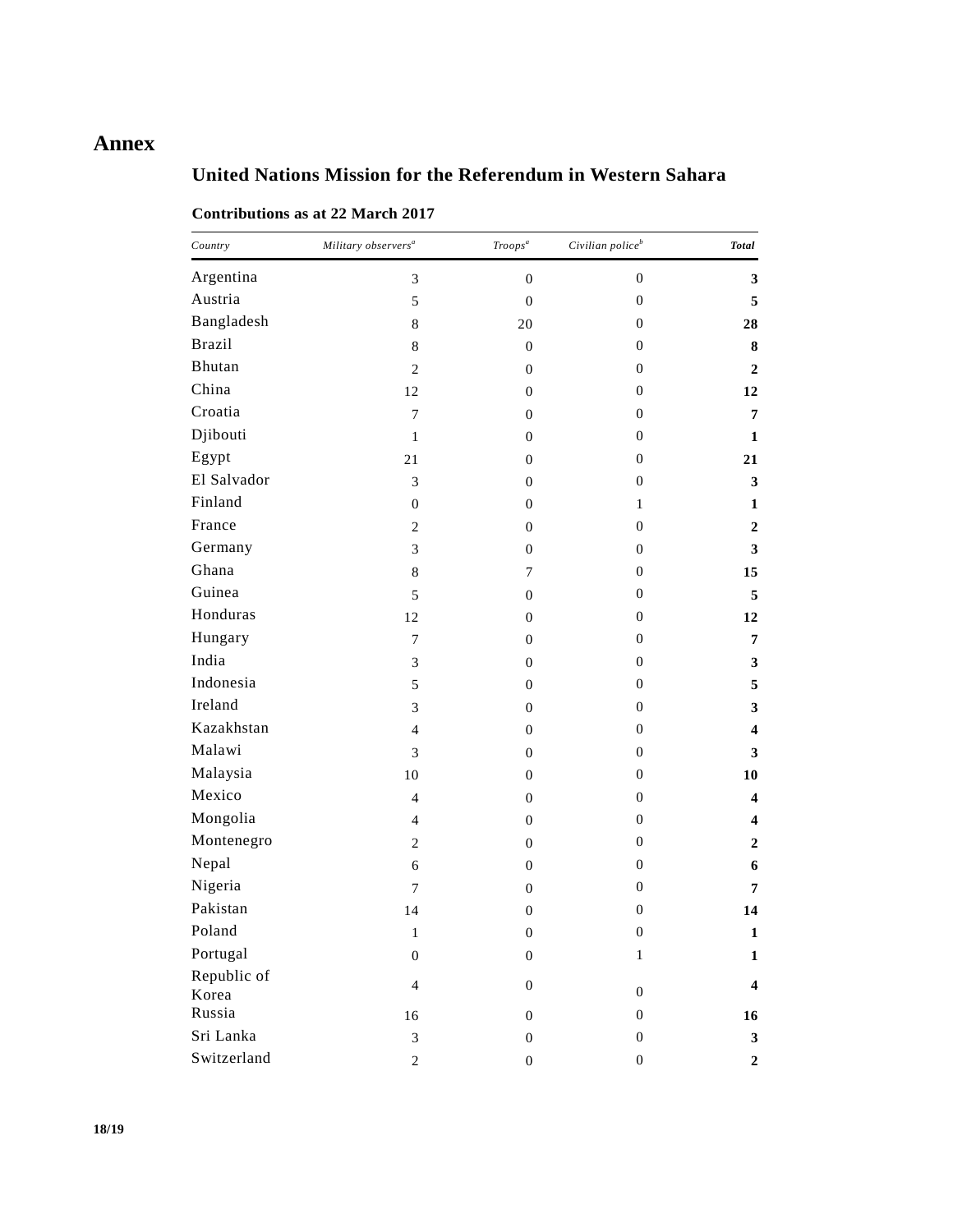| Country      | Military observers <sup>a</sup> | $Troops^a$ | Civilian police <sup>b</sup> | <b>Total</b> |
|--------------|---------------------------------|------------|------------------------------|--------------|
| Togo         |                                 |            |                              |              |
| Yemen        |                                 |            |                              | 8            |
| <b>Total</b> | 207                             | 27         |                              | 236          |

<sup>a</sup> Authorized strength is 246, including the Force Commander.

<sup>b</sup> Authorized strength is 12.

 $c$  Actual strength on the ground, for military and civilian police, including the Force Commander.